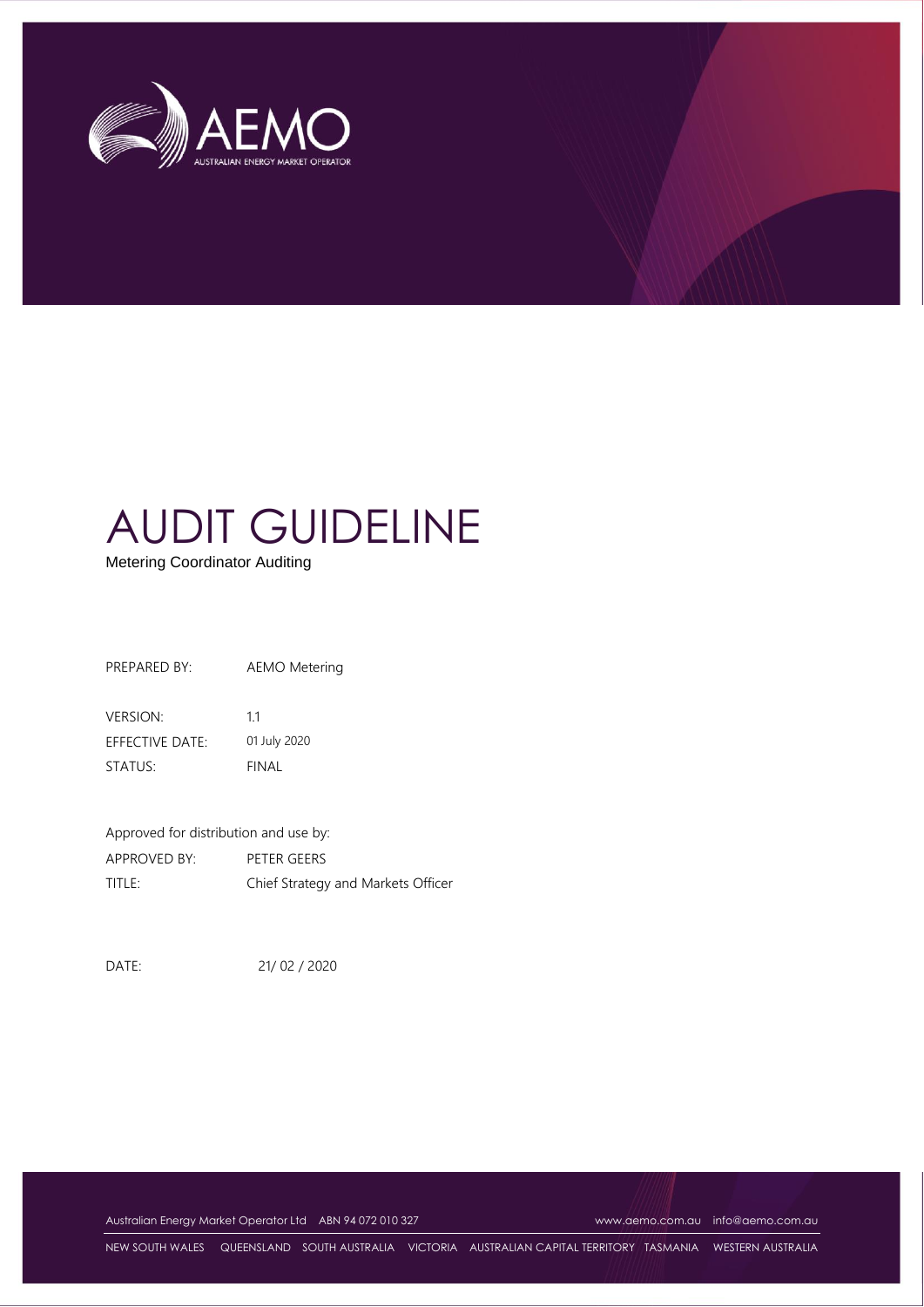

# **VERSION RELEASE HISTORY**

| Version | <b>Effective Date</b> | Summary of Changes                                                                                                 |
|---------|-----------------------|--------------------------------------------------------------------------------------------------------------------|
| 1.0     | August 2018           | Metering Coordinator Audit Process - Initial Version                                                               |
| 1.1     | <b>July 2020</b>      | Reviewed and updated based on information provided from outcomes of first yearly audit.<br>updated to new template |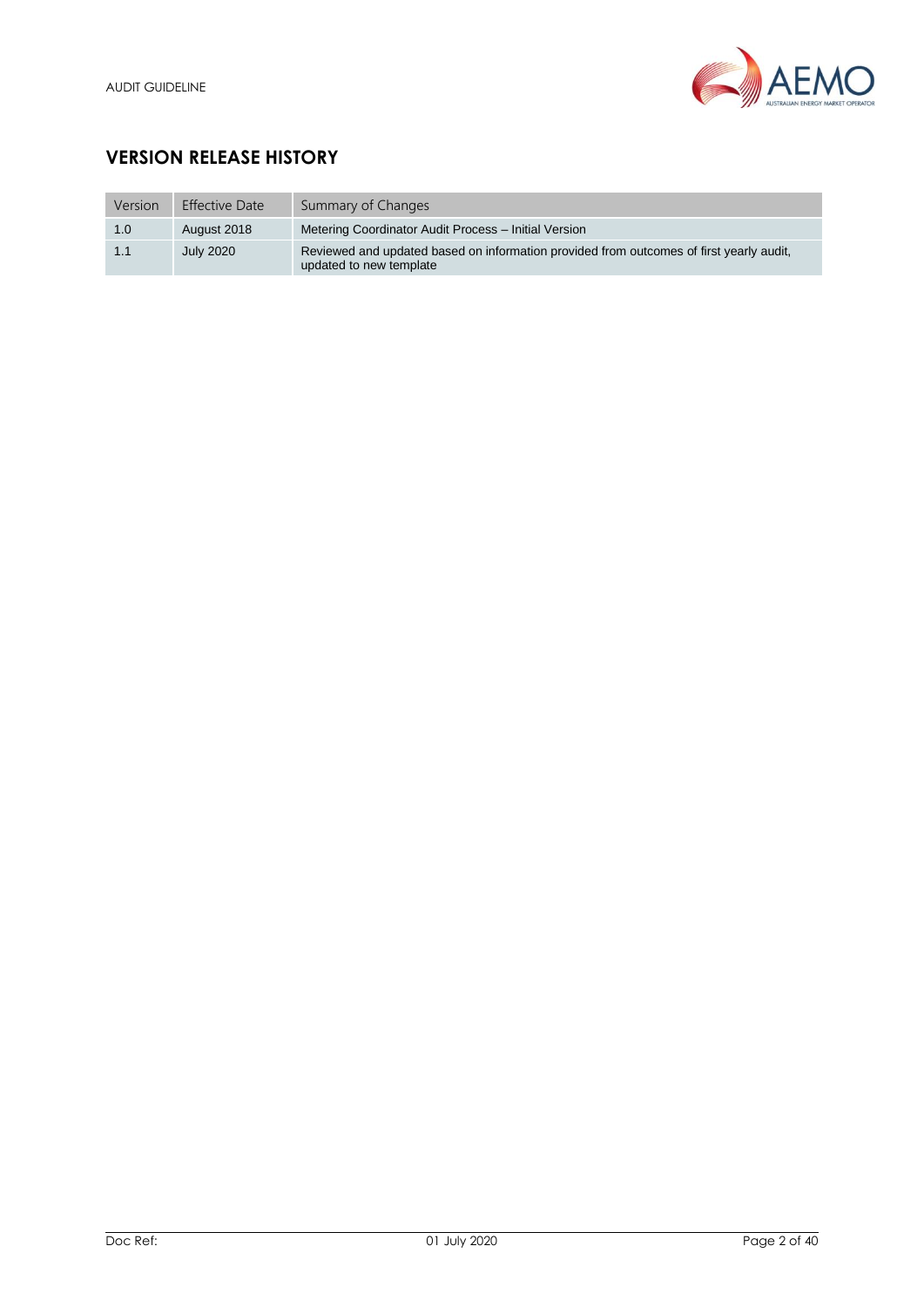

## **CONTENTS**

|     | <b>CHAPTER 1.</b> | <b>INTRODUCTION</b>                                               | 4              |
|-----|-------------------|-------------------------------------------------------------------|----------------|
| 1.1 |                   | Purpose and Scope                                                 | 4              |
| 1.2 |                   | Definitions and Interpretation                                    | 4              |
| 1.3 |                   | <b>Related AEMO Documents</b>                                     | $\overline{4}$ |
|     | CHAPTER 2.        | <b>AUDIT PROCESS</b>                                              | 5              |
| 2.1 | General           |                                                                   | 5              |
| 2.2 | Audit Procedure   |                                                                   | 5              |
| 2.3 |                   | Audit and Summary Report                                          | 6              |
| 2.4 |                   | Non-Compliance Definitions                                        | $\overline{7}$ |
|     | CHAPTER 3.        | <b>AEMO SUBMISSIONS</b>                                           | 8              |
| 3.1 | Final Report      |                                                                   | 8              |
| 3.2 |                   | Request for further information                                   | 8              |
|     | APPENDIX A.       | MC AUDIT REPORT                                                   | 9              |
| A.1 |                   | MC Audit - Contact Details                                        | 9              |
| A.2 |                   | MC Audit - Opening Meeting (Register of Attendance)               | 10             |
| A.3 |                   | MC Audit - Review of previous Non-Compliances                     | 11             |
| A.4 |                   | MC Audit - Additional Comments: Previous Non-Compliances          | 12             |
| A.5 |                   | MC Audit - Notifications, Breaches, Self-Reporting, Requests      | 13             |
| A.6 |                   | MC Audit - Review MC Processes and Procedures                     | 14             |
| A.7 |                   | MC Audit - Exit Meeting (Register of Attendance / Final Comments) | 38             |
|     | APPENDIX B.       | MC AUDIT - SUMMARY REPORT                                         | 40             |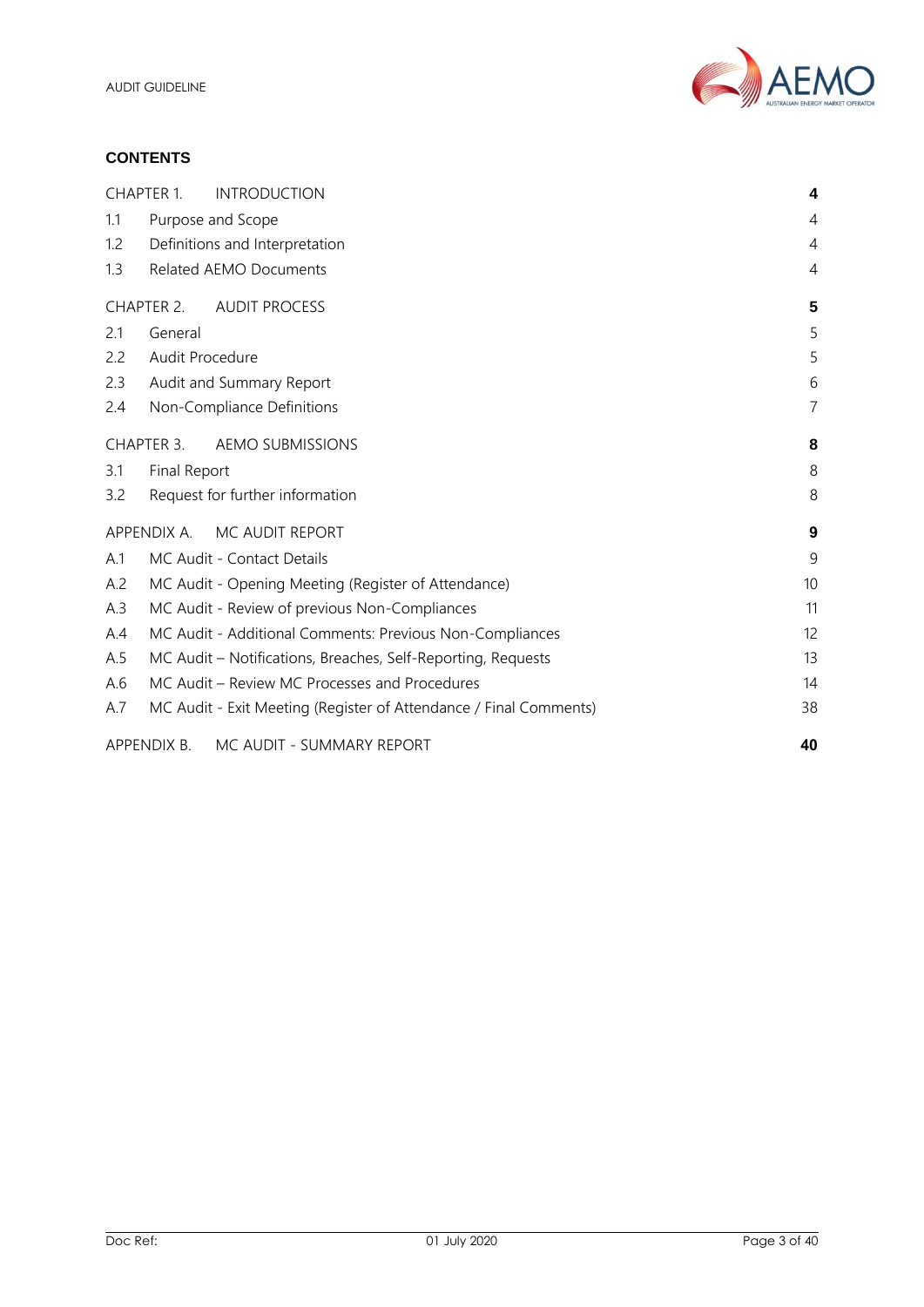

## <span id="page-3-0"></span>**CHAPTER 1. INTRODUCTION**

## <span id="page-3-1"></span>**1.1 Purpose and Scope**

This Audit Guideline – Metering Coordinator Auditing (Guideline) is written to provide assistance to MCs in complying with the condition of registration relating to the requirement for an annual independent audit review of their compliance with the National Electricity Rules (NER) and procedures under the NER.

## <span id="page-3-2"></span>**1.2 Definitions and Interpretation**

The Retail Electricity Market Procedures – Glossary and Framework:

- (a) is incorporated into and forms part of this Guideline; and
- (b) should be read with this Guideline.

## <span id="page-3-3"></span>**1.3 Related AEMO Documents**

| Title                                              | Location                                                                                                                      |
|----------------------------------------------------|-------------------------------------------------------------------------------------------------------------------------------|
| Retail Electricity Market Glossary and Framework   | http://www.aemo.com.au/Electricity/National-<br>Electricity-Market-NEM/Retail-and-metering                                    |
| Guide to the Role of the Metering Coordinator (MC) | http://www.aemo.com.au/Electricity/National-<br>Electricity-Market-NEM/Retail-and-<br>metering/Accreditation-and-Registration |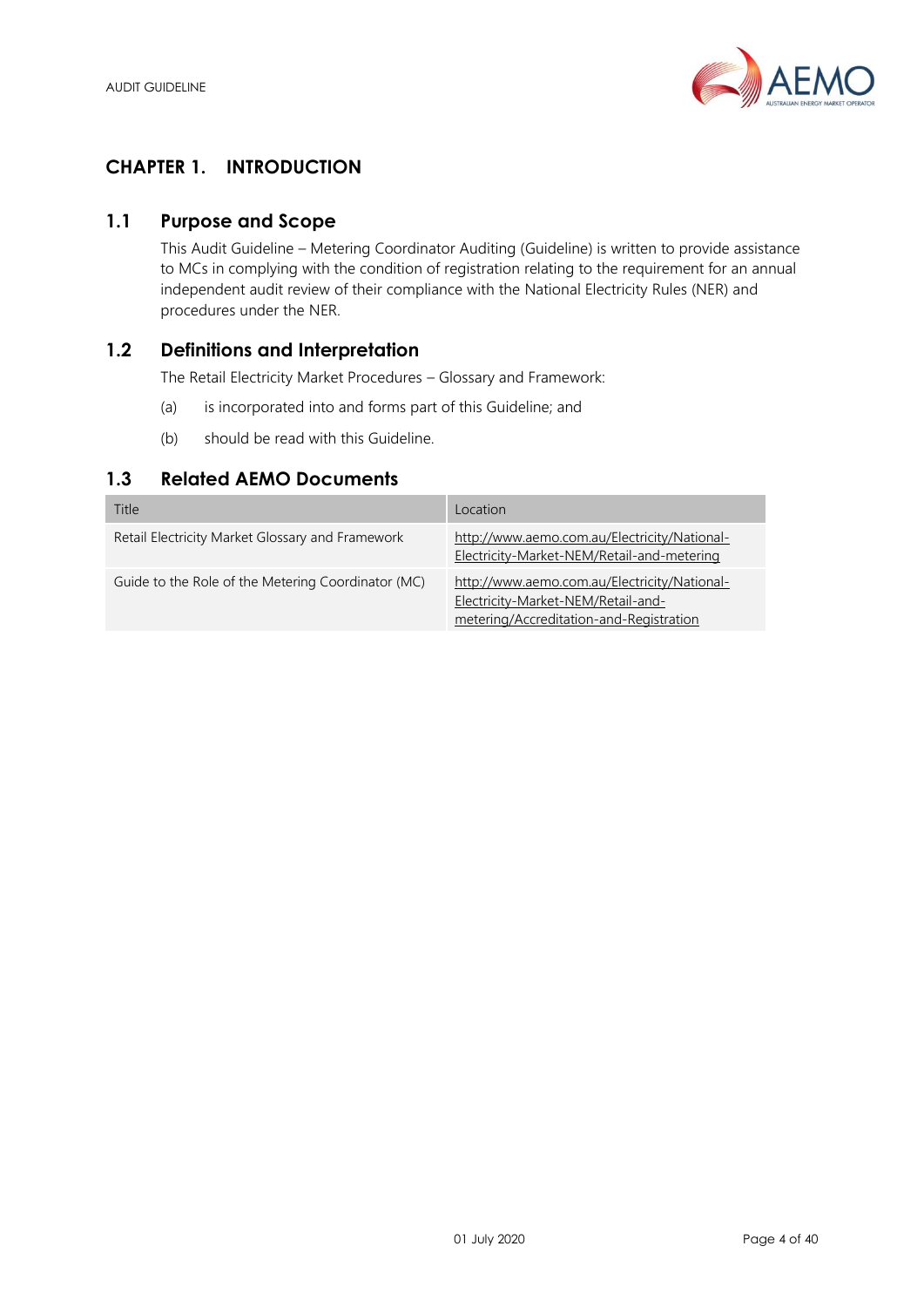

## <span id="page-4-0"></span>**CHAPTER 2. AUDIT PROCESS**

## <span id="page-4-1"></span>**2.1 General**

The aim of auditing the MC is twofold. First, to ensure that the MC conforms to the NER and the relevant Procedure requirements. Second, to review the management of *metering installations* by the MC to ensure that high accuracy metering data is obtained for market settlement processes.

## <span id="page-4-2"></span>**2.2 Audit Procedure**

The audits must be carried out by an independent auditor within one month of each anniversary of the effective date of the MC's registration. The audit procedure flowchart is illustrated in Figure 1 below and outlined in more detail in the following sections.



**Figure 1: Audit Process**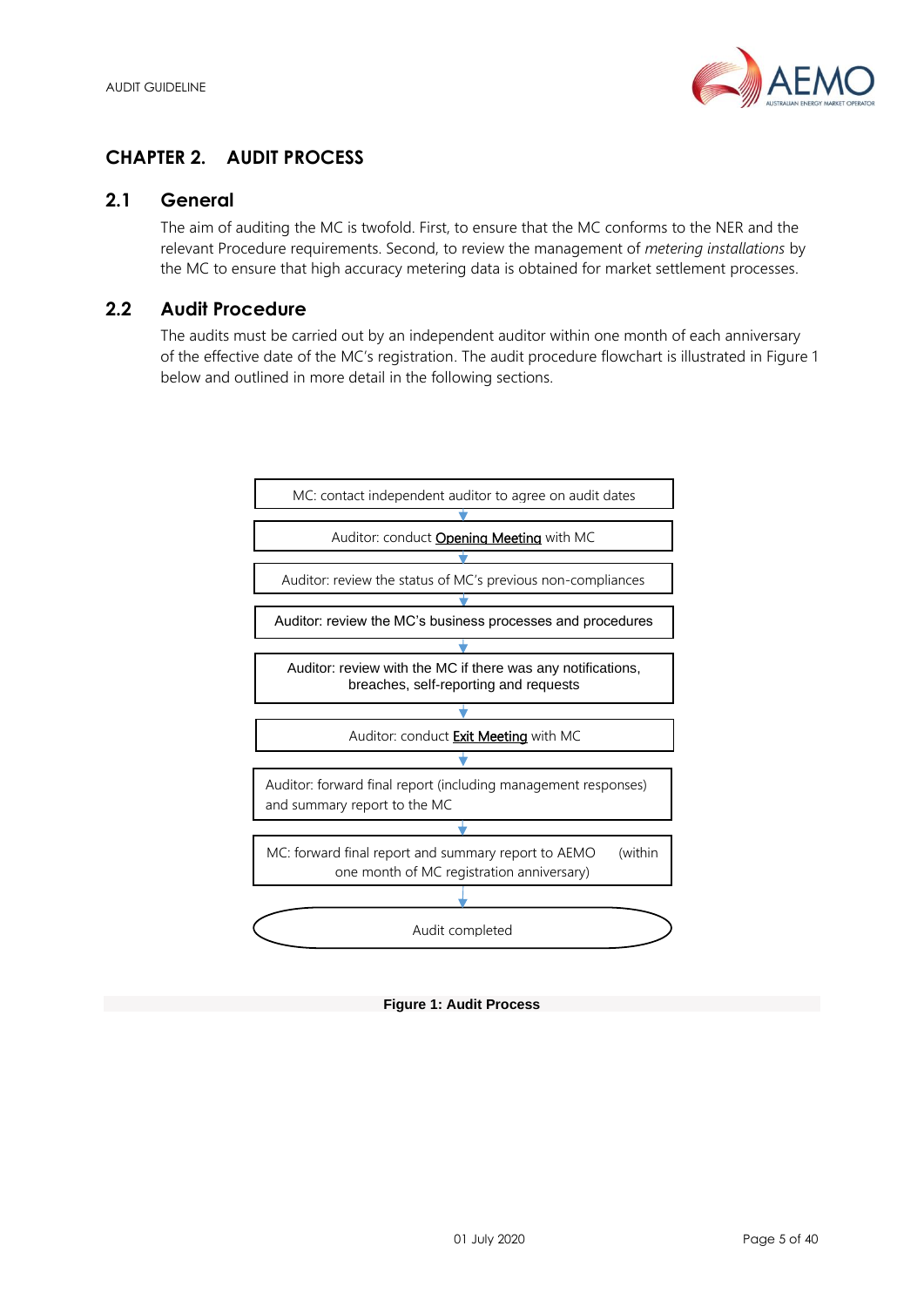

## **2.2.1 MC Audit Process**

MC audit reports provided to AEMO must as a minimum provide evidence of the following:

- 1. Evidence of the independence of the auditor and suitability of the auditor to assess compliance.
- 2. At the commencement of the audit, hold an audit opening meeting taking note of the MC's Representatives attending the meeting. [complete Appendix: A1 and A2]
- 3. Review the items of non-compliance found during any previous MC audits and obtain objective evidence to ensure that the outstanding items of non-compliance have been rectified or a corrective action plan has been developed and approved by *AEMO* or the *AER* as necessary depending on the nature of the non-compliance. The list of previous noncompliance items must be provided to the independent auditor by the MC. [complete Appendix: A3 and A4]
- 4. Review any notifications, breaches, self-reporting and requests from or to regulatory bodies including *AEMO*, the *AER* and jurisdictional regulators. [complete Appendix: A5]
- 5. Perform review of the MC's business processes and procedures. [complete Appendix: A6]
- 6. At the completion of the audit, hold an audit exit meeting with the relevant MC Representatives to discuss the items of non-compliance found during the audit. [complete Appendix: A7]
- 7. MC provides management response to audit findings including any corrective action plan(s) for any non-compliance.
- 8. A summary report must include a written summary of the auditor's overall conclusion on how the audit went and a list of any findings. [complete Appendix: B]

## <span id="page-5-0"></span>**2.3 Audit and Summary Report**

The report template consists of the following parts:

Appendix A: Audit Report

- A.1 MC Audit Contact Details;
- A.2 MC Audit Open Meeting (Register of Attendance);
- A.3 MC Audit Review of previous Non-Compliances;
- A.4 MC Audit Additional Comments: Previous Non-Compliances;
- A.5 MC Audit Notifications, Breaches, Self-Reporting, Requests;
- A.6 MC Audit Review MC Processes and Procedures; and
- A.7 MC Audit Exit Meeting (Register of Attendance / Final Comments).

Appendix B: MC Audit - Summary Report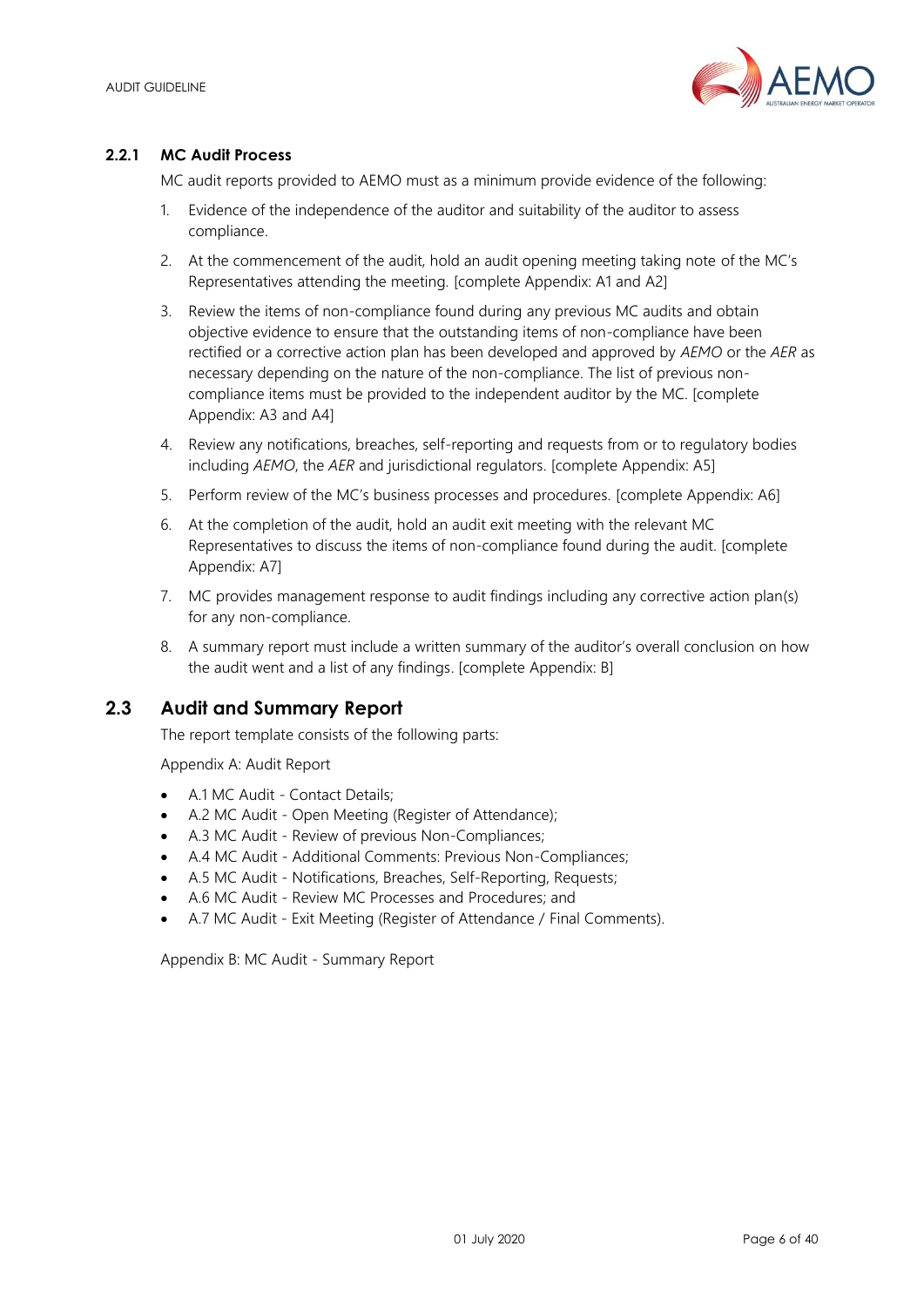

## <span id="page-6-0"></span>**2.4 Non-Compliance Definitions**

For consistency the independent auditor must classify all identified non-compliances as critical, major or procedural. A definition of each non-compliance is illustrated in [Table 1](#page-6-1) below:

<span id="page-6-1"></span>

| Non-compliance | Definition                                                                                                                                                                                                                                                                                                                                                                                                                                                                                                                                                                                                                                                                                                                                                                                                    |
|----------------|---------------------------------------------------------------------------------------------------------------------------------------------------------------------------------------------------------------------------------------------------------------------------------------------------------------------------------------------------------------------------------------------------------------------------------------------------------------------------------------------------------------------------------------------------------------------------------------------------------------------------------------------------------------------------------------------------------------------------------------------------------------------------------------------------------------|
| Critical (C)   | Examples of a Critical non-compliance would include:<br>Failure to provide metering data in the format and/or the accuracy required by<br>$\bullet$<br>the NER or the Metrology Procedure;<br>A breach of the NER or the Metrology Procedure (i.e., failure to obtain an<br>$\bullet$<br>exemption within specified time prescribed under clause 7.8.10(a) of the NER<br>for a non-compliant metering installation where a malfunction or interruption<br>has occurred to metering installation);<br>Failure to install and appropriate check metering installation for type 1 and 2<br>$\bullet$<br>metering installations; and<br>Commenced Meter Churn when not the current MC in MSATS.<br>$\bullet$<br>No metering installation at connection point as prescribed under clause 7.8.1(a).<br>$\bullet$    |
| Major (M)      | Examples of a Major non-compliance would include:<br>Demonstrated deficiencies in a process or procedure, which threatens the<br>$\bullet$<br>ongoing accurate performance of a metering installation, such as failure to test<br>or inspect equipment within designated timeframes in the NER or an alternate<br>method specified in the AEMO approved MAMS;<br>No action taken to rectify the non-compliance(s) found during the previous<br>$\bullet$<br>audit which may result in the provision of inappropriate metering data for<br>settlements; and<br>No AEMO approved MAMS (if there is an indication that the MC is not testing<br>$\bullet$<br>in accordance to the NER).<br>No signed contract or service level agreement in place with services provider<br>$\bullet$<br>and/or sub-contractors. |
| Procedural (P) | Examples of a Procedural non-compliance would include:<br>Weakness identified in a Procedure or Process that does not impact on the<br>$\bullet$<br>metering installation;<br>An area for improvement in a procedure or process;<br>$\bullet$<br>MC failing to follow its own procedures or processes; and<br>$\bullet$<br>Poor sealing of metering installation.<br>$\bullet$                                                                                                                                                                                                                                                                                                                                                                                                                                |

## **Table 1: Non-compliance definitions**

Where non-compliances are identified and reported by the independent auditor, the MC must develop a corrective action plan containing date(s) by which the non-compliances will be corrected. These dates are to be specified in the MC management response. If *AEMO* considers the dates to be unacceptable, *AEMO* will liaise with the MC and discuss alternative corrective dates.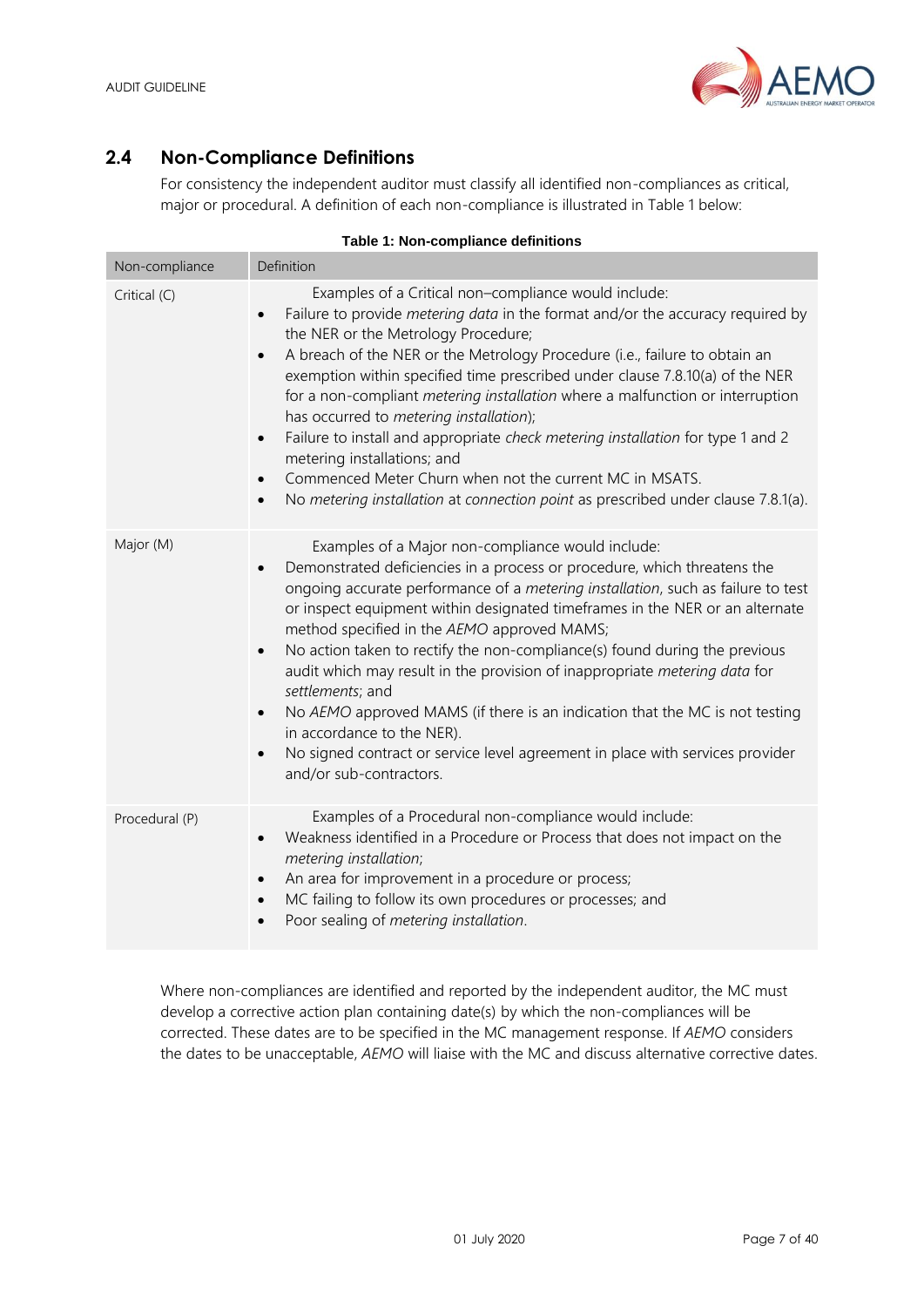

## <span id="page-7-0"></span>**CHAPTER 3. AEMO SUBMISSIONS**

## <span id="page-7-1"></span>**3.1 Final Report**

The MC must provide the following documents to *AEMO* in editable word or editable PDF format:

- Final audit reports including management responses; and
- Audit summary report.

Please email documents to: meter@aemo.com.au

## <span id="page-7-2"></span>**3.2 Request for further information**

*AEMO* at times if required, may seek the MC's consent to contact the independent auditor directly to provide further information in relation to non-compliances identified in the audit report.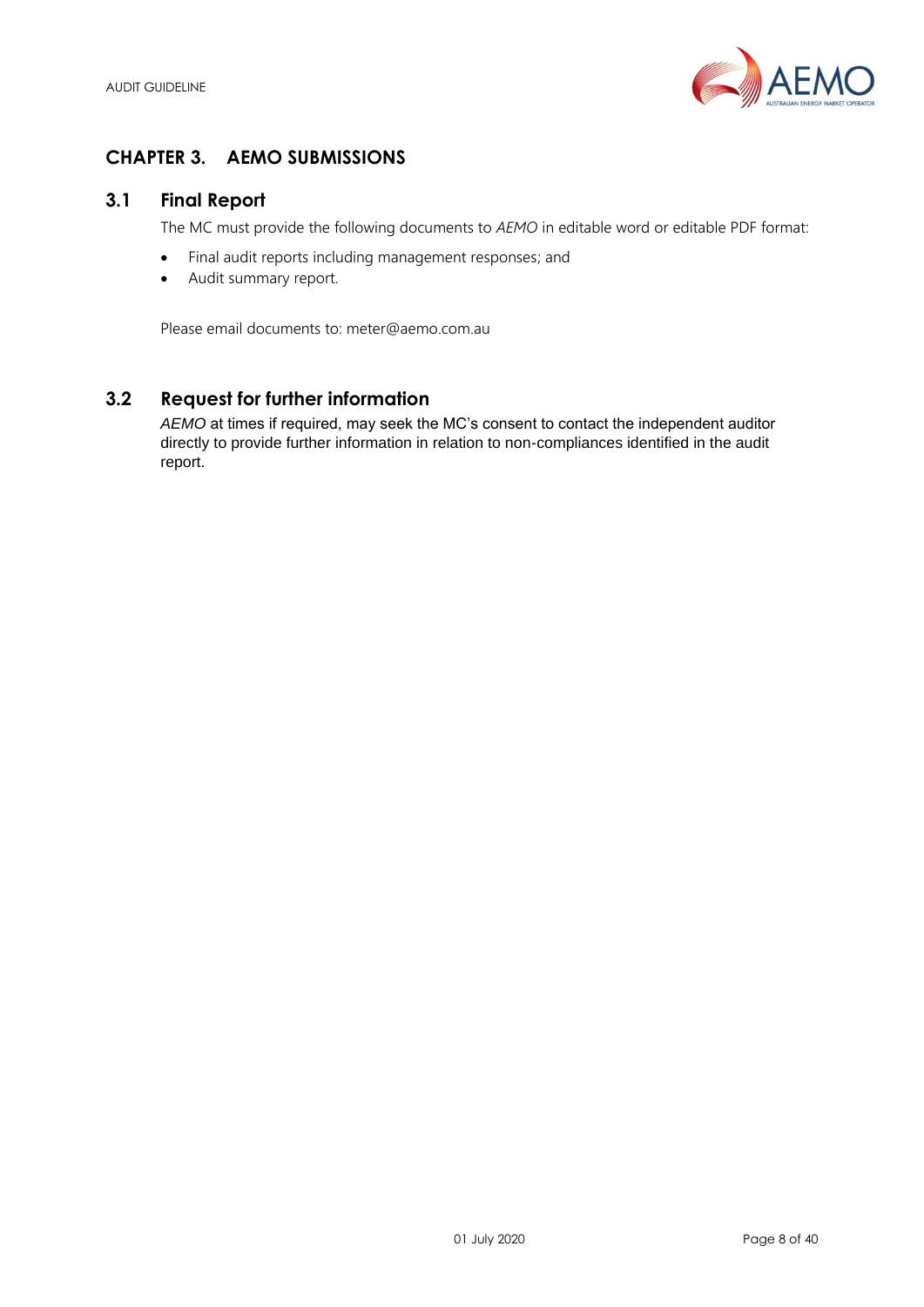

# <span id="page-8-0"></span>**APPENDIX A. MC AUDIT REPORT**

# <span id="page-8-1"></span>**A.1 MC Audit - Contact Details**

| MC Details                |  |
|---------------------------|--|
| Organisation Name         |  |
| MC Participant ID         |  |
| MC Primary Representative |  |
| Address                   |  |
| Email                     |  |
| Phone Number              |  |

|            | <b>Auditor Details</b> |  |
|------------|------------------------|--|
|            | Organisation Name      |  |
|            | Organisation ABN       |  |
|            | <b>Auditor Name</b>    |  |
|            | Address                |  |
|            |                        |  |
|            |                        |  |
|            |                        |  |
|            |                        |  |
|            | Email                  |  |
|            | Phone Number           |  |
| Audit Date |                        |  |
|            | Auditor's Signature    |  |
|            |                        |  |
|            |                        |  |
|            |                        |  |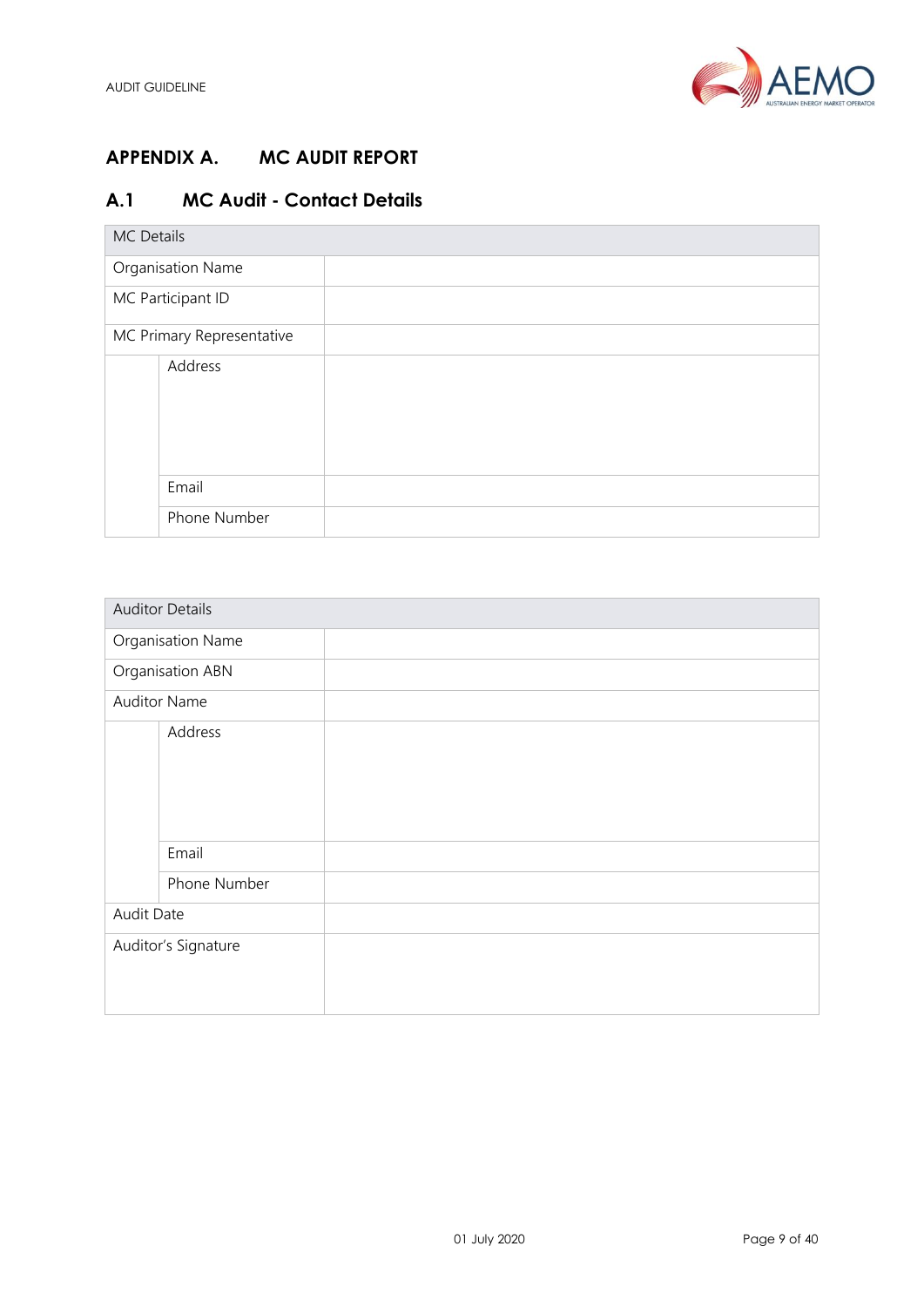AFMO AUSTRALIAN ENERGY MARKET OPERATO

AUDIT GUIDELINE

# **A.2 MC Audit - Opening Meeting (Register of Attendance)**

<span id="page-9-0"></span>

| Date |          |       |       |           |
|------|----------|-------|-------|-----------|
| Name | Position | Email | Phone | Signature |
|      |          |       |       |           |
|      |          |       |       |           |
|      |          |       |       |           |
|      |          |       |       |           |
|      |          |       |       |           |
|      |          |       |       |           |
|      |          |       |       |           |
|      |          |       |       |           |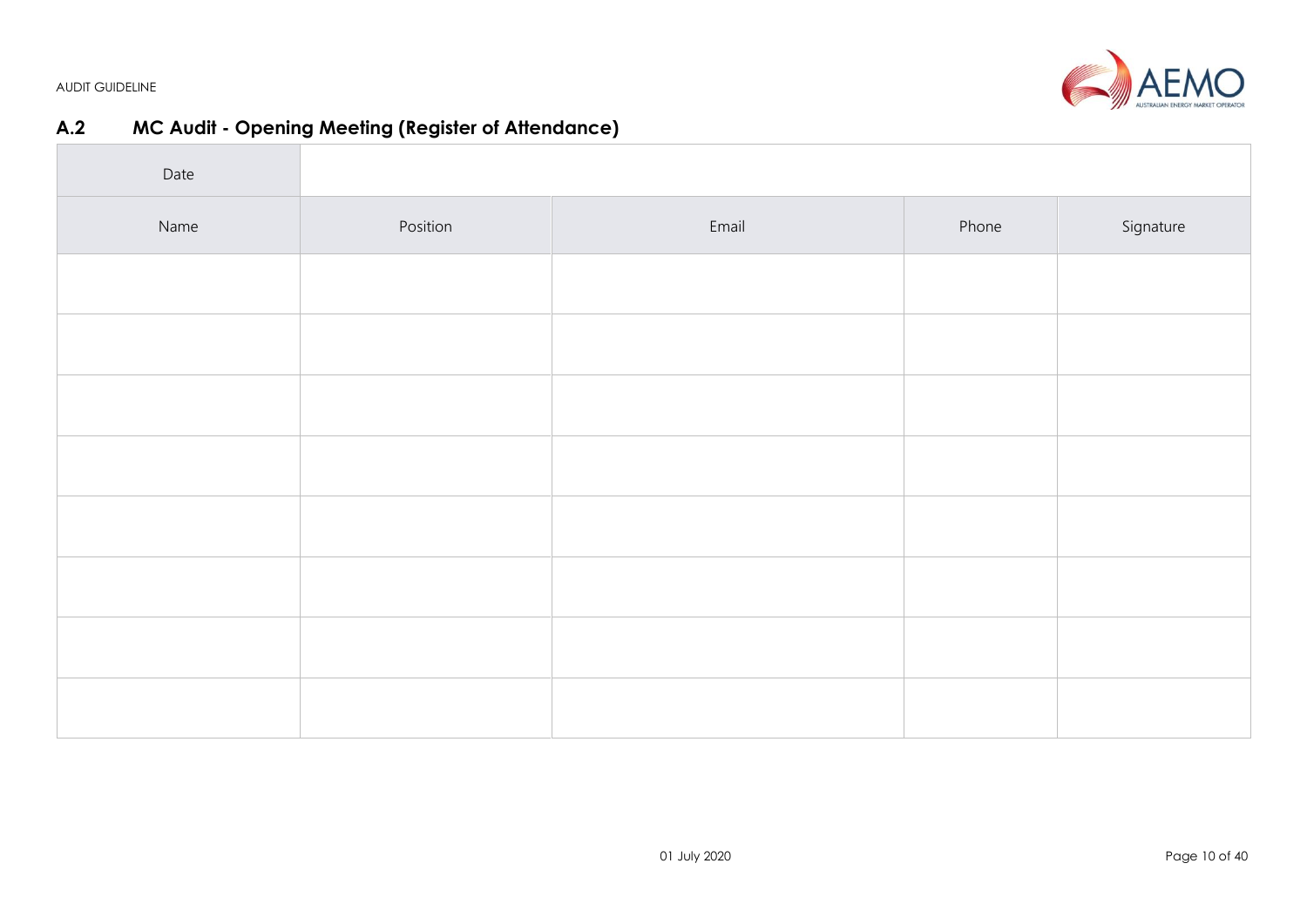**VIO** 

AUDIT GUIDELINE

## **A.3 MC Audit - Review of previous Non-Compliances**

*Review the MC's database/records to ensure the non-compliance items raised in the previous MC audit have been rectified.* 

<span id="page-10-0"></span>

|                     |                     | Previous Non-Compliances Found      | Audit Outcome |                 |                   |  |
|---------------------|---------------------|-------------------------------------|---------------|-----------------|-------------------|--|
| Reference<br>Number | Non-Compliance Item | Objective Evidence<br>Non-Compliant |               | Resolved<br>Y/N | Auditor's Comment |  |
|                     |                     |                                     |               |                 |                   |  |
|                     |                     |                                     |               |                 |                   |  |
|                     |                     |                                     |               |                 |                   |  |
|                     |                     |                                     |               |                 |                   |  |
|                     |                     |                                     |               |                 |                   |  |
|                     |                     |                                     |               |                 |                   |  |
|                     |                     |                                     |               |                 |                   |  |
|                     |                     |                                     |               |                 |                   |  |
|                     |                     |                                     |               |                 |                   |  |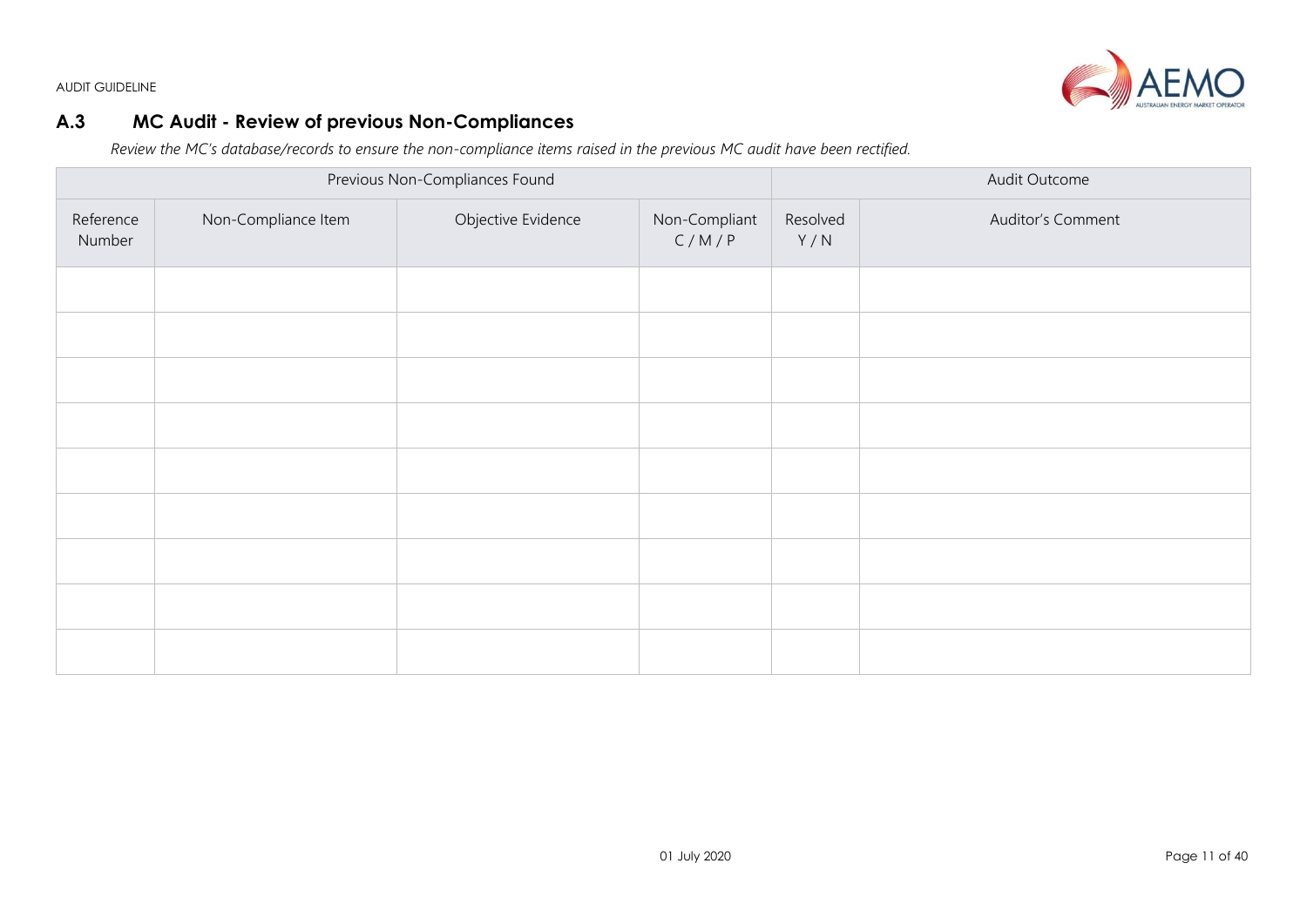

## **A.4 MC Audit - Additional Comments: Previous Non-Compliances**

<span id="page-11-0"></span>Review any previous non-compliances from previous rounds of audits. Has the MC addressed these non-compliances? If not, why not?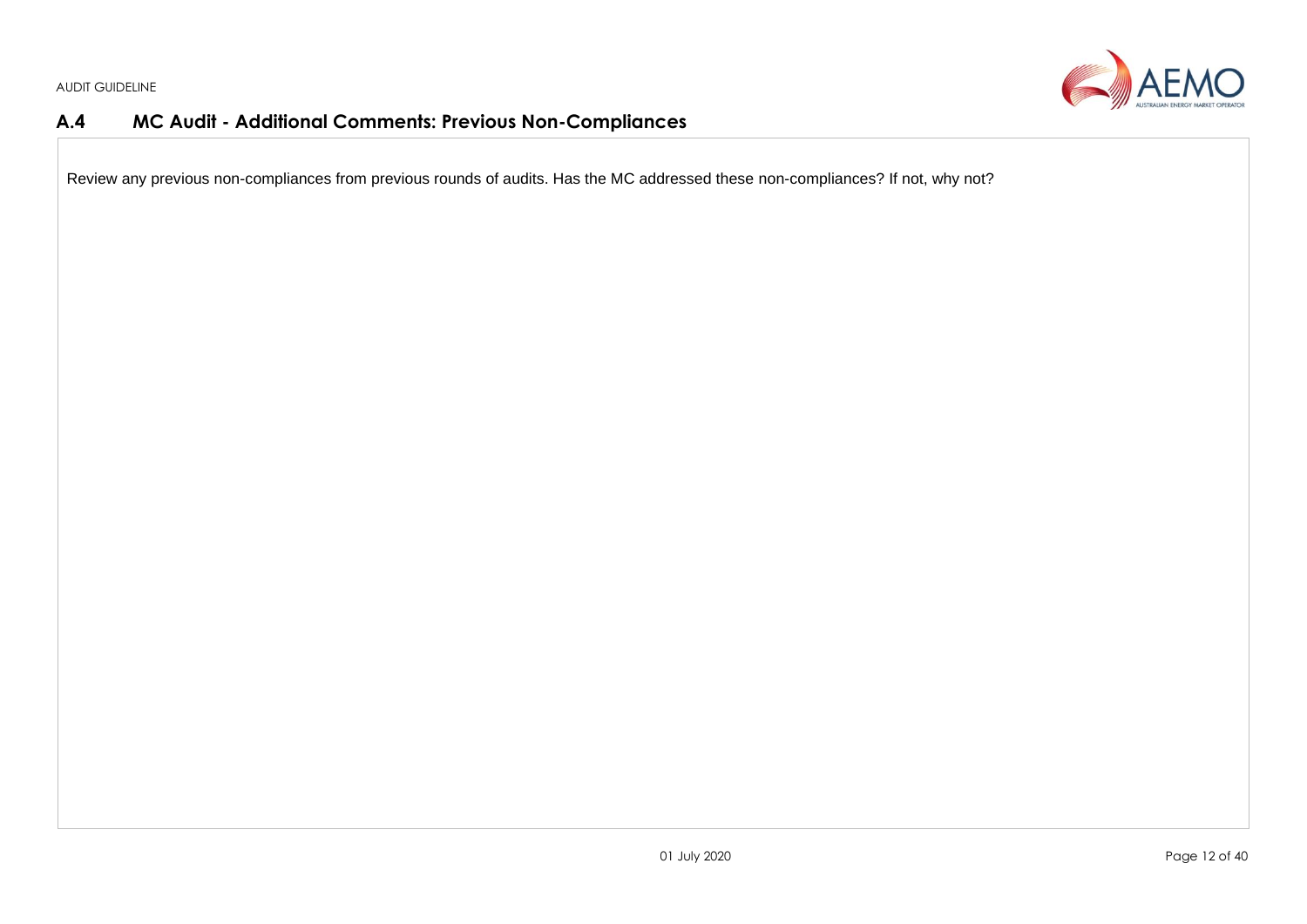

## **A.5 MC Audit – Notifications, Breaches, Self-Reporting, Requests**

Review any notifications, breaches, self-reporting and requests from or to regulatory bodies including *AEMO*, the *AER* and jurisdictional regulators.

<span id="page-12-0"></span>e.g. Letters of No Action from the AER, RM30 reports or breach notices from AEMO, jurisdictional findings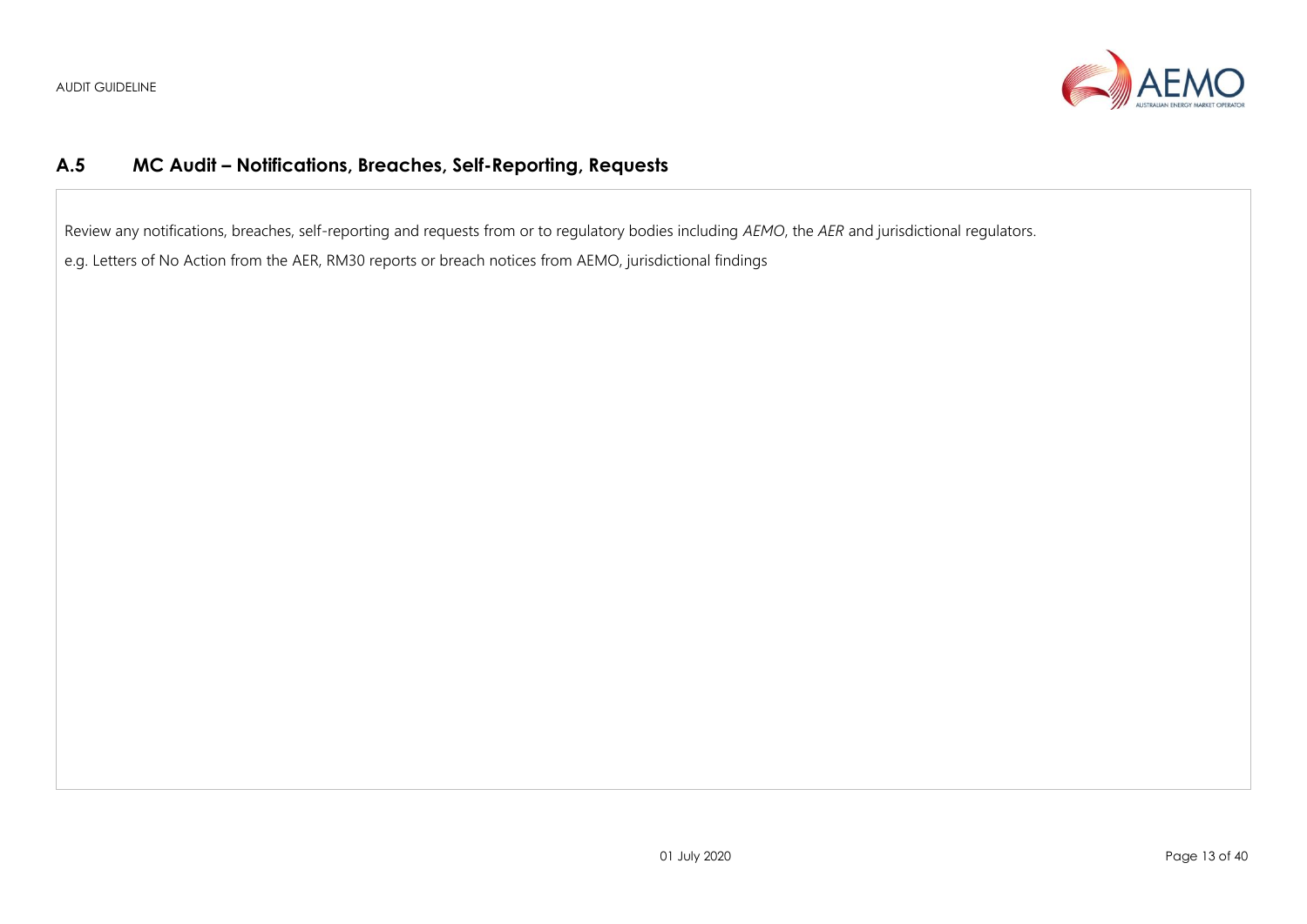

## **A.6 MC Audit – Review MC Processes and Procedures**

<span id="page-13-0"></span>

| Audit Item                                                                                                                                                                |                                                                                                                                                                                                                                                                                                                                                                                                                                                                                                                                                                                                                       |                                                            | Audit Outcome |             |               |   |                   |                     |  |  |  |  |
|---------------------------------------------------------------------------------------------------------------------------------------------------------------------------|-----------------------------------------------------------------------------------------------------------------------------------------------------------------------------------------------------------------------------------------------------------------------------------------------------------------------------------------------------------------------------------------------------------------------------------------------------------------------------------------------------------------------------------------------------------------------------------------------------------------------|------------------------------------------------------------|---------------|-------------|---------------|---|-------------------|---------------------|--|--|--|--|
|                                                                                                                                                                           | Review Checklist Activity                                                                                                                                                                                                                                                                                                                                                                                                                                                                                                                                                                                             | NER/<br>Procedure<br>Ref.                                  | Compliant     |             | Non-Compliant |   |                   | Management Response |  |  |  |  |
| Question                                                                                                                                                                  |                                                                                                                                                                                                                                                                                                                                                                                                                                                                                                                                                                                                                       |                                                            | Y, N or N/A   | $\mathsf C$ | M             | P | Auditor's Comment |                     |  |  |  |  |
|                                                                                                                                                                           | Meter Provider (MP) Services                                                                                                                                                                                                                                                                                                                                                                                                                                                                                                                                                                                          |                                                            |               |             |               |   |                   |                     |  |  |  |  |
| evidence that its MPs<br>have been appointed<br>for the provision,<br>installation and<br>maintenance of the<br>metering installations<br>for which it is<br>responsible? | 1. Can the MC provide Review the contractual<br>agreement between MC<br>and MPs to determine:<br>$\bullet$ Who they are and that<br>the responsibilities of<br>provision, installation<br>and maintenance of a<br>metering installation<br>under the NER are<br>fulfilled<br>That the agreement<br>includes all the<br>obligations of an MP<br>(e.g. the periodic<br>inspection of each<br>metering installation and<br>the error testing of all<br>metering installation<br>components)<br>That the MC has<br>processes or<br>procedures to seek an<br>update from each MP<br>relating to on-going<br>maintenance of | Clause<br>$7.3.2(a)$ and<br>7.3.2(b)<br>Schedule<br>S7.2.3 |               |             |               |   |                   |                     |  |  |  |  |
|                                                                                                                                                                           | metering installations                                                                                                                                                                                                                                                                                                                                                                                                                                                                                                                                                                                                |                                                            |               |             |               |   |                   |                     |  |  |  |  |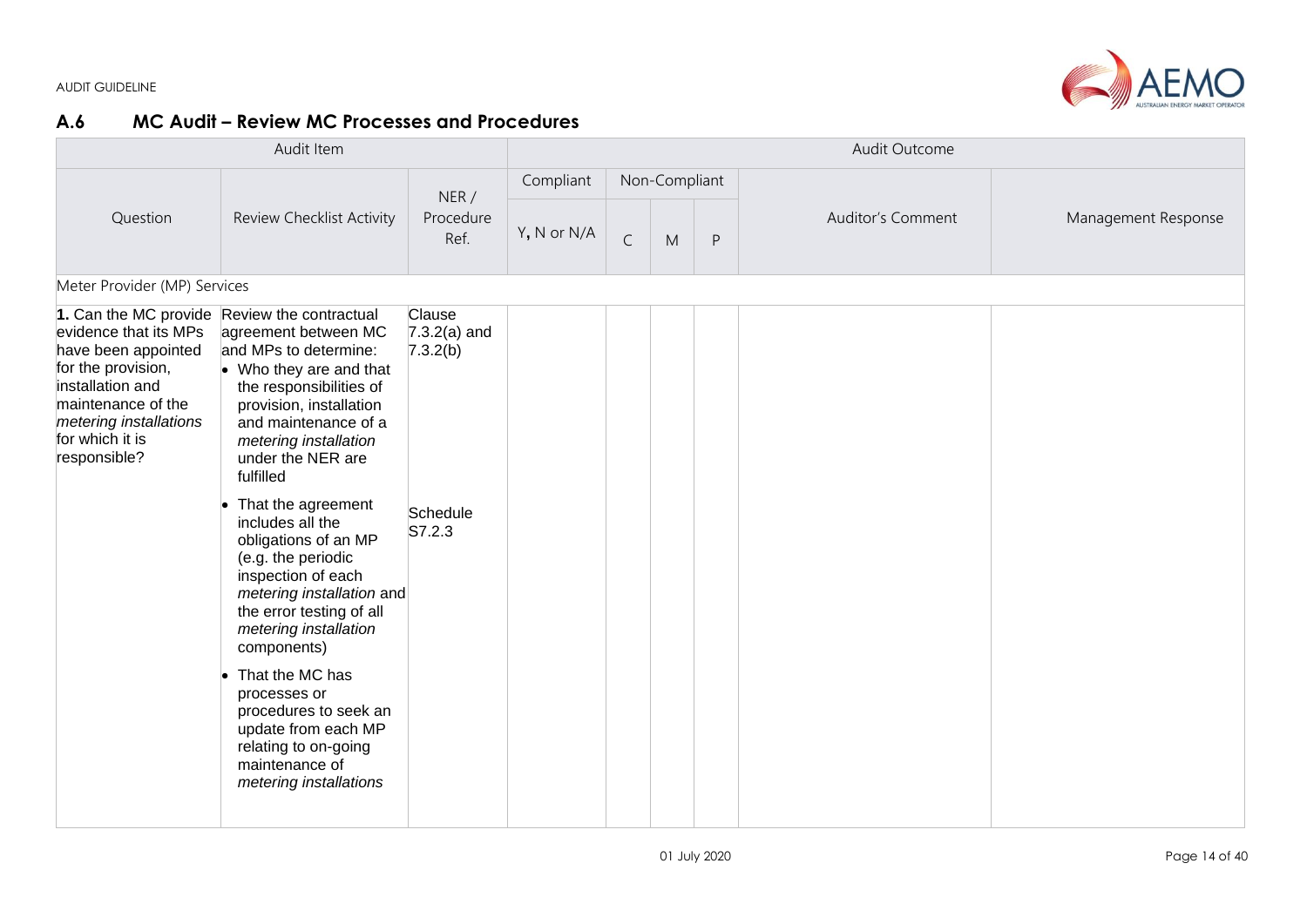

| Audit Item                                                                                                                                  |                                                                                                                                                                        |                           | Audit Outcome |             |               |         |                          |                     |
|---------------------------------------------------------------------------------------------------------------------------------------------|------------------------------------------------------------------------------------------------------------------------------------------------------------------------|---------------------------|---------------|-------------|---------------|---------|--------------------------|---------------------|
|                                                                                                                                             | Review Checklist Activity                                                                                                                                              |                           | Compliant     |             | Non-Compliant |         |                          |                     |
| Question                                                                                                                                    |                                                                                                                                                                        | NER/<br>Procedure<br>Ref. | Y, N or N/A   | $\mathsf C$ | M             | $\sf P$ | <b>Auditor's Comment</b> | Management Response |
| evidence that its MP is testing:<br>testing and inspecting<br>$m$ etering installations in<br>accordance with the<br>NER or within the MC's | 2. Can the MC provide Review MC processes for Schedule<br>Does the MC have an<br><b>AEMO approved MAMS</b><br>dated post Power of<br>Choice (Dec 2017)?                | S7.6.1                    |               |             |               |         |                          |                     |
| approved metering<br>asset management<br>strategy (MAMS)?                                                                                   | Has the MC reviewed<br>and ensured that the<br>MP's test plan(s) is<br>consistent with its<br>MAMS?                                                                    |                           |               |             |               |         |                          |                     |
|                                                                                                                                             | How does the MC<br>continuously ensure that<br>its MAMS aligns with the<br>MP's test plan(s) for its<br>metering assets?                                               |                           |               |             |               |         |                          |                     |
|                                                                                                                                             | Sight evidence that<br>testing and inspections<br>are actually being<br>performed as per NER<br>or approved MAMS and<br>have a valid test date on<br>the test reports. |                           |               |             |               |         |                          |                     |
|                                                                                                                                             |                                                                                                                                                                        |                           |               |             |               |         |                          |                     |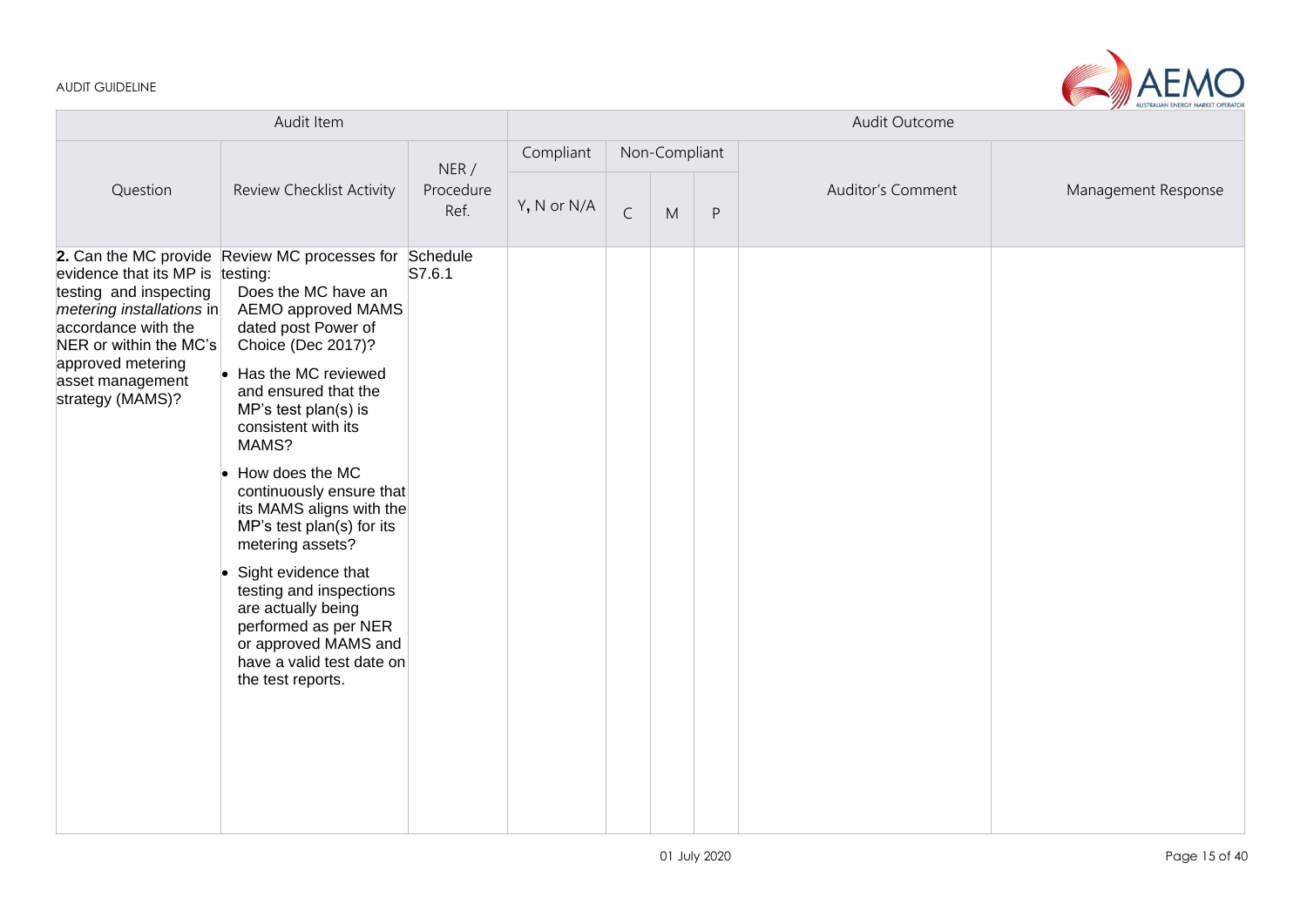

| Audit Item                                                                                                                          |                                                                                                                                                                                                                 |                                   | Audit Outcome |             |               |           |                   |                     |
|-------------------------------------------------------------------------------------------------------------------------------------|-----------------------------------------------------------------------------------------------------------------------------------------------------------------------------------------------------------------|-----------------------------------|---------------|-------------|---------------|-----------|-------------------|---------------------|
|                                                                                                                                     | Review Checklist Activity                                                                                                                                                                                       |                                   | Compliant     |             | Non-Compliant |           |                   |                     |
| Question                                                                                                                            |                                                                                                                                                                                                                 | NER /<br>Procedure<br>Ref.        | Y, N or N/A   | $\mathsf C$ | M             | ${\sf P}$ | Auditor's Comment | Management Response |
| 3. How does the MC                                                                                                                  | <b>Review MC processes</b>                                                                                                                                                                                      | Table                             |               |             |               |           |                   |                     |
| ensure that the<br>components, and the<br>accuracy and testing of<br>each of its metering<br>installations complies<br>with the NER | to ensure the timely<br>testing of CTs and VTs<br>and meters in<br>accordance with the<br>NER or an approved<br><b>MAMS</b>                                                                                     | S7.6.1.2<br>Clause<br>7.3.2(c)(2) |               |             |               |           |                   |                     |
| requirements?                                                                                                                       | Does the MC have an<br>audit process to ensure<br>that its appointed MPs<br>are fulfilling their<br>responsibilities in<br>accordance with the<br>NER and procedures<br>authorised under the<br>NER?            |                                   |               |             |               |           |                   |                     |
|                                                                                                                                     | Can the MC<br>demonstrate that they<br>have access to test and<br>inspection results?                                                                                                                           |                                   |               |             |               |           |                   |                     |
|                                                                                                                                     | Where an inspection or<br>test has identified a non-<br>compliance or other<br>finding needing<br>correction, can the MC<br>demonstrate that<br>corrective and<br>preventative actions<br>have been implemented |                                   |               |             |               |           |                   |                     |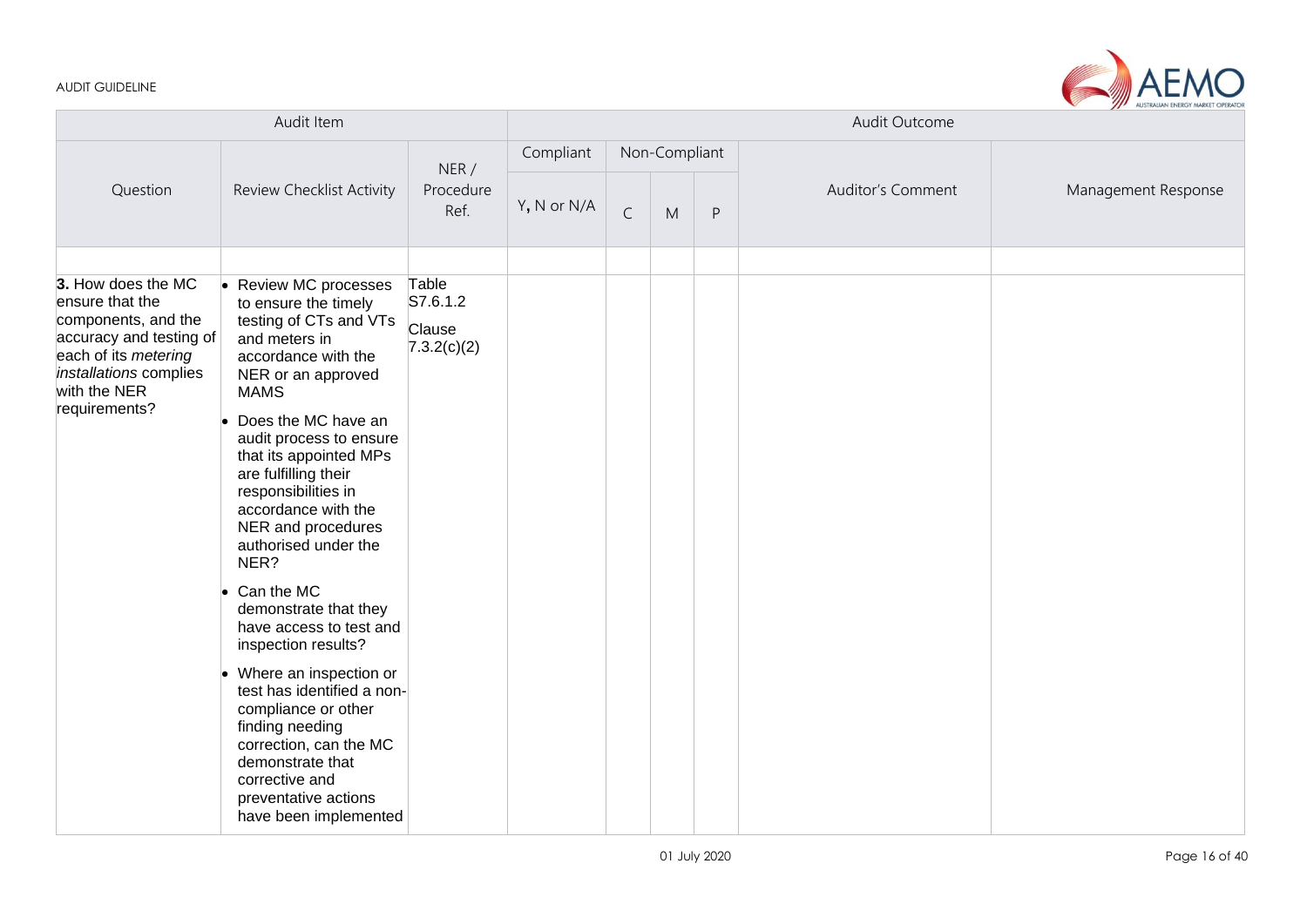

| Audit Item                                                                                                                                                          |                                                                                                                                                                                                                                                                                                                                                                                                                                                                                                                                  |                            | Audit Outcome |             |               |         |                   |                     |
|---------------------------------------------------------------------------------------------------------------------------------------------------------------------|----------------------------------------------------------------------------------------------------------------------------------------------------------------------------------------------------------------------------------------------------------------------------------------------------------------------------------------------------------------------------------------------------------------------------------------------------------------------------------------------------------------------------------|----------------------------|---------------|-------------|---------------|---------|-------------------|---------------------|
|                                                                                                                                                                     | Review Checklist Activity                                                                                                                                                                                                                                                                                                                                                                                                                                                                                                        |                            | Compliant     |             | Non-Compliant |         |                   |                     |
| Question                                                                                                                                                            |                                                                                                                                                                                                                                                                                                                                                                                                                                                                                                                                  | NER /<br>Procedure<br>Ref. | Y, N or N/A   | $\mathsf C$ | ${\sf M}$     | $\sf P$ | Auditor's Comment | Management Response |
| 4. Can the MC provide $\bullet$<br>evidence that MP test<br>records are retained for<br>7 years or 10 years<br>where appropriate as<br>per the NER<br>requirements? | <b>Review MC processes</b><br>to ensure records are<br>retained<br>• Review how the records<br>are retained<br>• Review by whom the<br>records are retained<br>(e.g. MC or MP on<br>behalf of MC in the MP's<br>metering register)<br>Review meter<br>transformer records to<br>ensure relevant<br>information is retained<br>Review instrument<br>transformer records to<br>ensure relevant<br>information is retained<br>Review type test and<br>pattern approval records<br>are obtained in<br>accordance with<br>S7.4.6.1(f) | Clause 7.9.5<br>S7.6.1(b)  |               |             |               |         |                   |                     |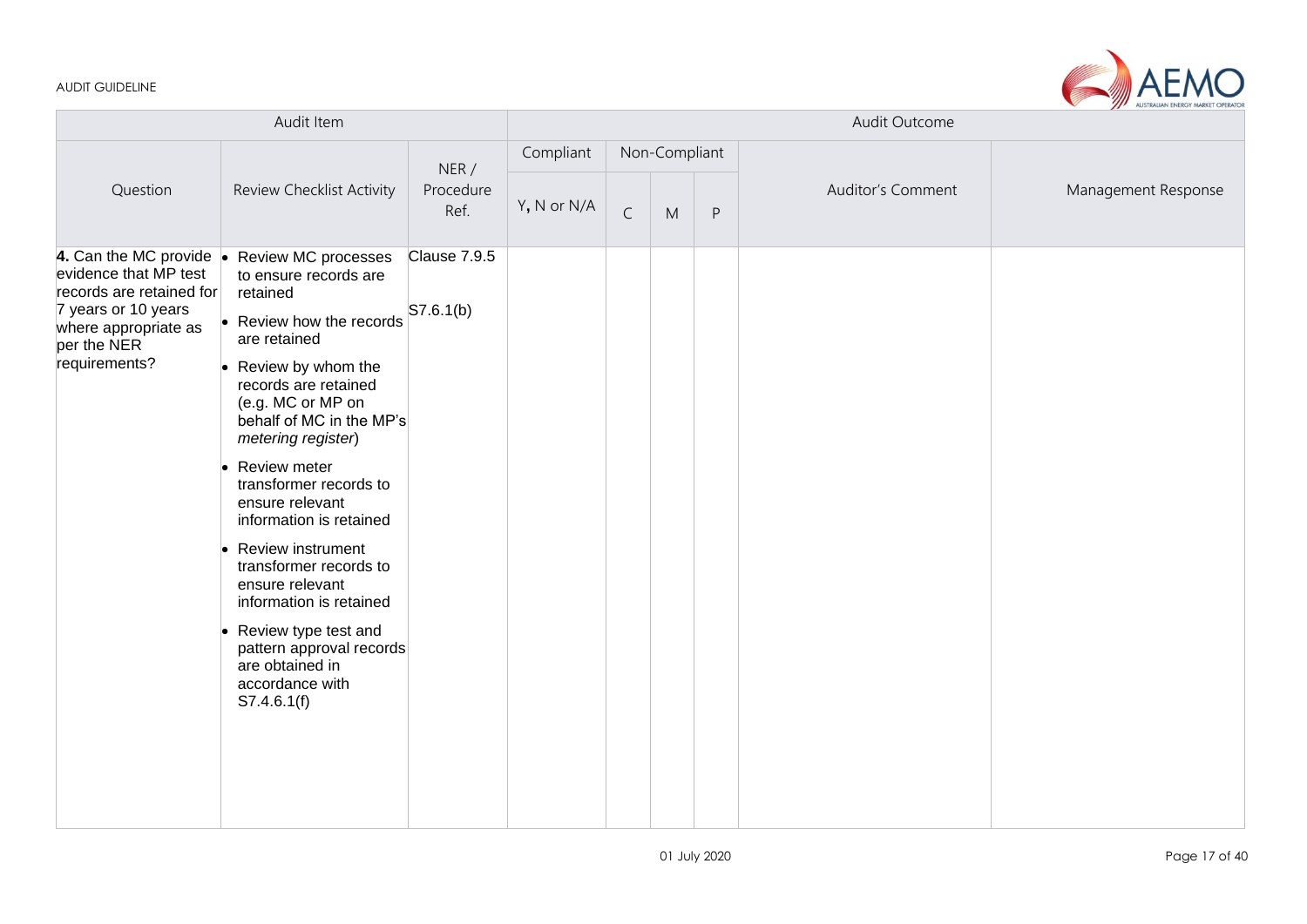

|                                                                                                            | Audit Item                                                                                                                                                                                                                                                                                                                                                                                                                                                                                                                                                                                                                      |                           | Audit Outcome |              |               |         |                   |                     |
|------------------------------------------------------------------------------------------------------------|---------------------------------------------------------------------------------------------------------------------------------------------------------------------------------------------------------------------------------------------------------------------------------------------------------------------------------------------------------------------------------------------------------------------------------------------------------------------------------------------------------------------------------------------------------------------------------------------------------------------------------|---------------------------|---------------|--------------|---------------|---------|-------------------|---------------------|
|                                                                                                            |                                                                                                                                                                                                                                                                                                                                                                                                                                                                                                                                                                                                                                 |                           | Compliant     |              | Non-Compliant |         |                   |                     |
| Question                                                                                                   | Review Checklist Activity                                                                                                                                                                                                                                                                                                                                                                                                                                                                                                                                                                                                       | NER/<br>Procedure<br>Ref. | Y, N or N/A   | $\mathsf{C}$ | M             | $\sf P$ | Auditor's Comment | Management Response |
| 5. Review any<br>contractual agreement<br>between the MC and its<br>MPs regarding the<br>metering register | • Review if the agreement Schedule<br>has provision for the<br>MPs concerned to retain S7.1.2<br>the metering register on<br>the MC's behalf?<br>Review if the agreement<br>has provision for the<br>MPs concerned to retain<br>the test records and<br>documents relating to<br>each metering<br>installation for the<br>required period<br>Review if the agreement<br>allows for easy access<br>to test records by MC on<br>request<br>Review if the agreement<br>$\bullet$<br>covers situations in<br>accessing test records<br>in the event the<br>agreement between MC<br>and MP is terminated or<br>an MP ceases to exist | S7.1.1,<br>Clause 7.9.5   |               |              |               |         |                   |                     |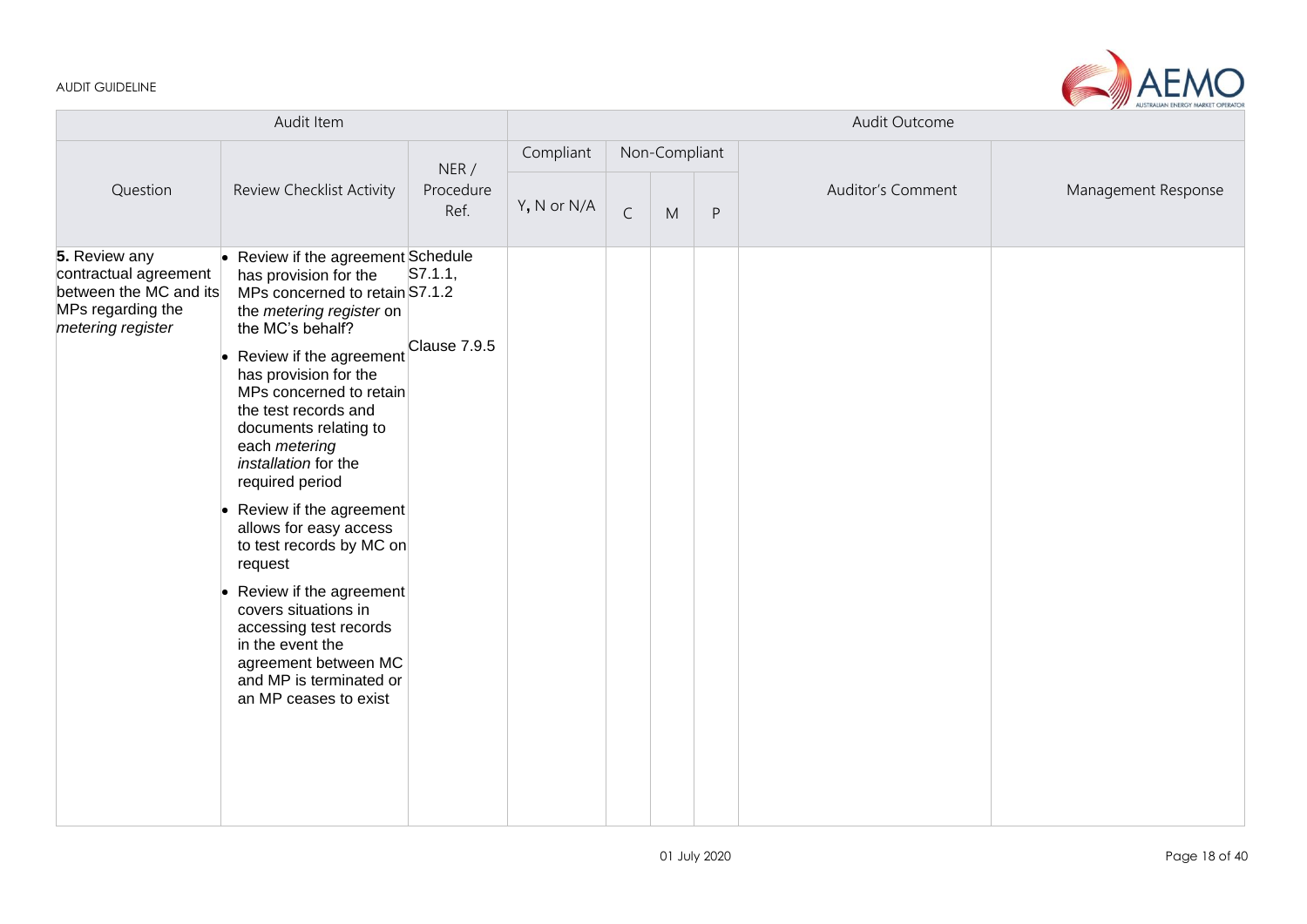

|                                                                                                                                                     | Audit Item                                                                                                                                                                                                                                                                                                              |                           |             |             |               |         | Audit Outcome            |                     |
|-----------------------------------------------------------------------------------------------------------------------------------------------------|-------------------------------------------------------------------------------------------------------------------------------------------------------------------------------------------------------------------------------------------------------------------------------------------------------------------------|---------------------------|-------------|-------------|---------------|---------|--------------------------|---------------------|
|                                                                                                                                                     |                                                                                                                                                                                                                                                                                                                         |                           | Compliant   |             | Non-Compliant |         |                          | Management Response |
| Question                                                                                                                                            | Review Checklist Activity                                                                                                                                                                                                                                                                                               | NER/<br>Procedure<br>Ref. | Y, N or N/A | $\mathsf C$ | M             | $\sf P$ | <b>Auditor's Comment</b> |                     |
| 6. Can the MC provide $\bullet$<br>evidence that each new<br>metering point is<br>located as close as<br>practical to the<br>connection point?      | Review the contractual<br>agreement between MC<br>with the MPs for how<br>this obligation is met                                                                                                                                                                                                                        | Clause 7.8.7              |             |             |               |         |                          |                     |
| 7. Does the MC have a $\bullet$<br>procedure with its MPs<br>for making changes to<br>parameters and<br>settings within a<br>metering installation? | Review contractual<br>agreements with the<br>MPs and MDPs (where<br>applicable) to confirm<br>alterations to metering<br>installation and report<br>on how the MC confirms<br>changes<br>Does the MC have<br>processes to<br>notify/obtain approval<br>from AEMO where there<br>is a change in the<br>classification of | <b>Clause 7.8.11</b>      |             |             |               |         |                          |                     |
|                                                                                                                                                     | metering installation<br>type (e.g. from Type 2 to<br>Type1)?                                                                                                                                                                                                                                                           |                           |             |             |               |         |                          |                     |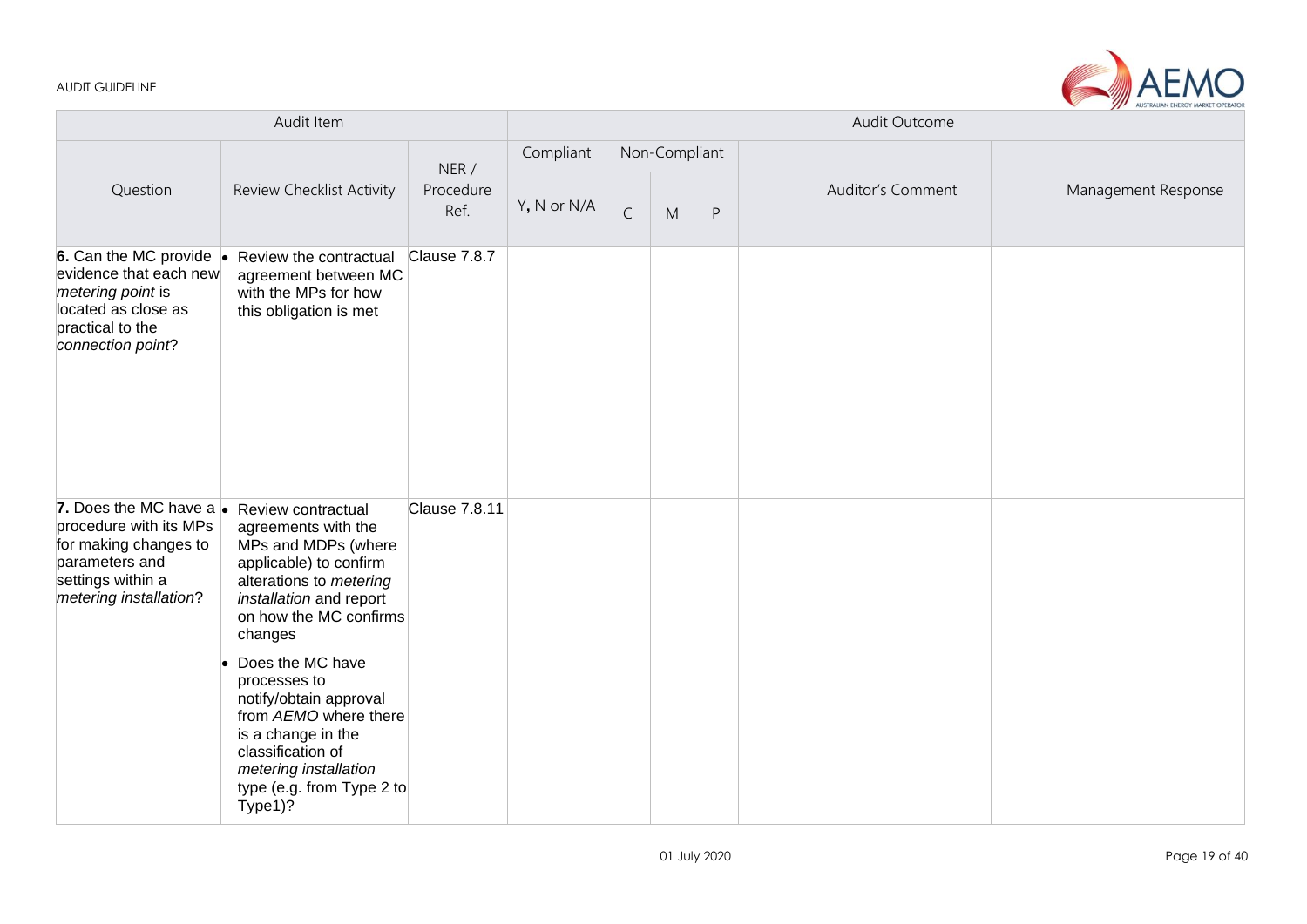

|                                                                                                                                                                                   |                                                                                                                                                                                                                           | Audit Outcome<br>Compliant<br>Non-Compliant<br>Auditor's Comment<br>Management Response |             |             |   |         |  |  |
|-----------------------------------------------------------------------------------------------------------------------------------------------------------------------------------|---------------------------------------------------------------------------------------------------------------------------------------------------------------------------------------------------------------------------|-----------------------------------------------------------------------------------------|-------------|-------------|---|---------|--|--|
|                                                                                                                                                                                   |                                                                                                                                                                                                                           |                                                                                         |             |             |   |         |  |  |
| Question                                                                                                                                                                          | Review Checklist Activity                                                                                                                                                                                                 | NER/<br>Procedure<br>Ref.                                                               | Y, N or N/A | $\mathsf C$ | M | $\sf P$ |  |  |
| 8. Can the MC provide .<br>evidence that the<br>required overall error<br>calculations are<br>performed for its Type<br>1 and 2 and HV Type 3<br>and 4 metering<br>installations? | Review the process for<br>overall error calculations S7.4.3<br>employed by the MC                                                                                                                                         | Schedule<br>Table<br>S7.4.3.2<br>Table<br>S7.4.3.3<br>Table<br>S7.4.3.4                 |             |             |   |         |  |  |
| <b>9.</b> Can the MC provide $\bullet$<br>evidence that all<br>relevant information is<br>provided to a new MP<br>as part of meter churn?                                         | What process does the Clause<br>MC use when initiating a 7.3.1(a)<br>new metering<br>installation connection?<br>Review what information<br>does the MC provide to Metrology<br>the new MP in the case<br>of meter churn? | Procedure<br>Part A, 10.3                                                               |             |             |   |         |  |  |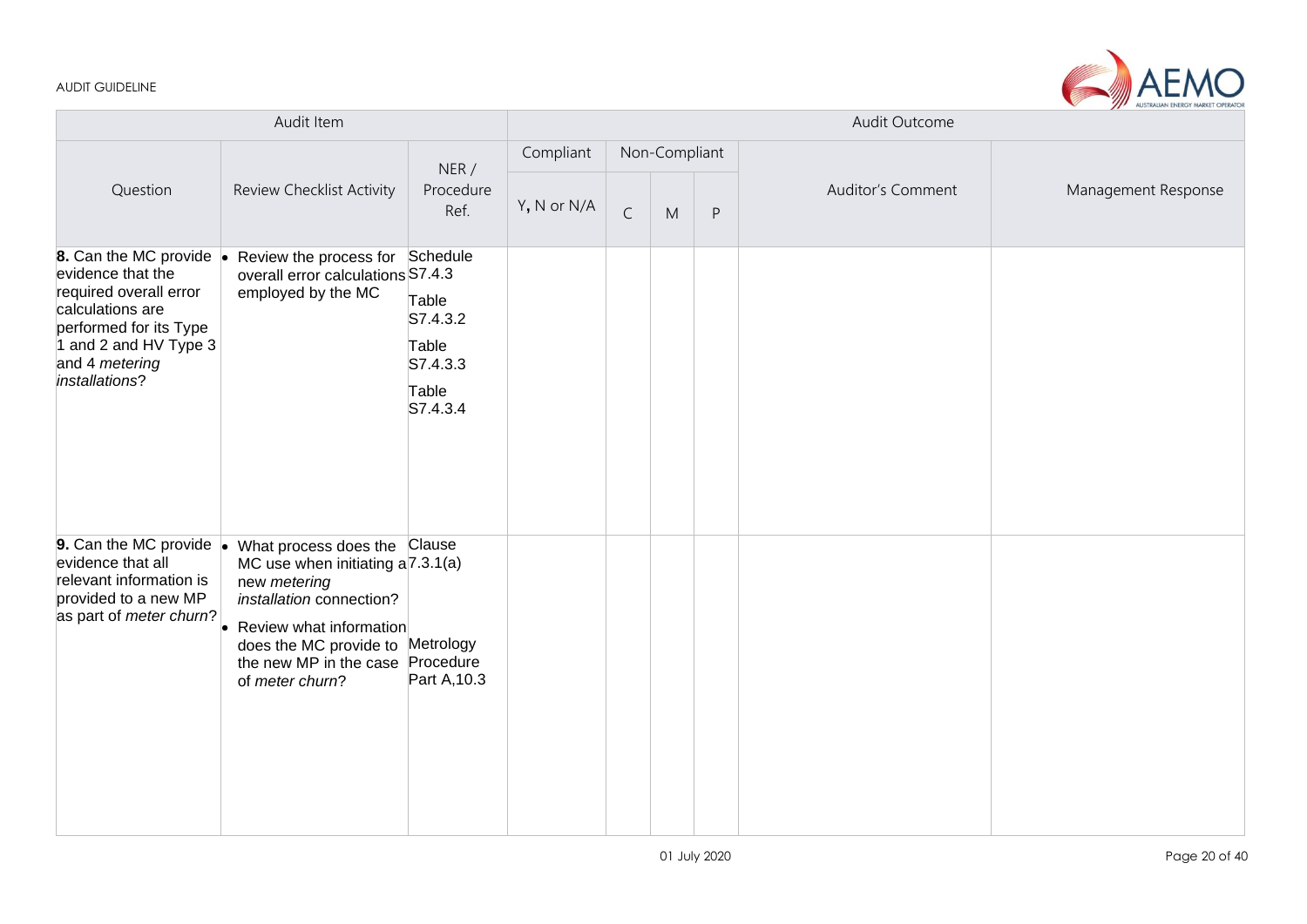$\sim$ 

|                                                                                                                                                                                                                            | Audit Item                                                                                                                                                                                                                                                                                                                                                                                                                                                                        |                     | Audit Outcome |             |               |         |                          |                     |  |  |  |
|----------------------------------------------------------------------------------------------------------------------------------------------------------------------------------------------------------------------------|-----------------------------------------------------------------------------------------------------------------------------------------------------------------------------------------------------------------------------------------------------------------------------------------------------------------------------------------------------------------------------------------------------------------------------------------------------------------------------------|---------------------|---------------|-------------|---------------|---------|--------------------------|---------------------|--|--|--|
|                                                                                                                                                                                                                            |                                                                                                                                                                                                                                                                                                                                                                                                                                                                                   | NER/                | Compliant     |             | Non-Compliant |         |                          |                     |  |  |  |
| Question                                                                                                                                                                                                                   | <b>Review Checklist Activity</b>                                                                                                                                                                                                                                                                                                                                                                                                                                                  | Procedure<br>Ref.   | Y, N or N/A   | $\mathsf C$ | M             | $\sf P$ | <b>Auditor's Comment</b> | Management Response |  |  |  |
| <b>Meter Data Provider (MDP) Services</b>                                                                                                                                                                                  |                                                                                                                                                                                                                                                                                                                                                                                                                                                                                   |                     |               |             |               |         |                          |                     |  |  |  |
| 10. Can the MC<br>provide evidence that<br>its MDPs have been<br>appointed for the<br>collection, processing<br>and delivery of the<br>metering data from the<br>metering installations<br>for which it is<br>responsible? | Review the contractual<br>agreement or service level [7.3.2(d)<br>agreements between MC<br>and MDPs to determine:<br>$\bullet$ Who they are<br>That the responsibilities<br>of collection, processing<br>and delivery of the<br>metering data under the<br>NER are fulfilled<br>That the agreement<br>includes all the<br>obligations of an MDP<br>The MDPs access to the<br>meter (e.g. via a read<br>only password for the<br>purposes of collecting<br>interval metering data) | Clause<br>7.3.2(h)  |               |             |               |         |                          |                     |  |  |  |
| 11. Can the MC<br>provide evidence that<br>access to each<br>metering installation is<br>scheduled<br>appropriately to ensure<br>congestion does not<br>occur?                                                             | Review MC's process<br>and procedures on<br>scheduling access<br>Review any contractual<br>agreement with MDPs<br>to perform this on behalf<br>of the MC                                                                                                                                                                                                                                                                                                                          | Clause<br>7.15.5(b) |               |             |               |         |                          |                     |  |  |  |

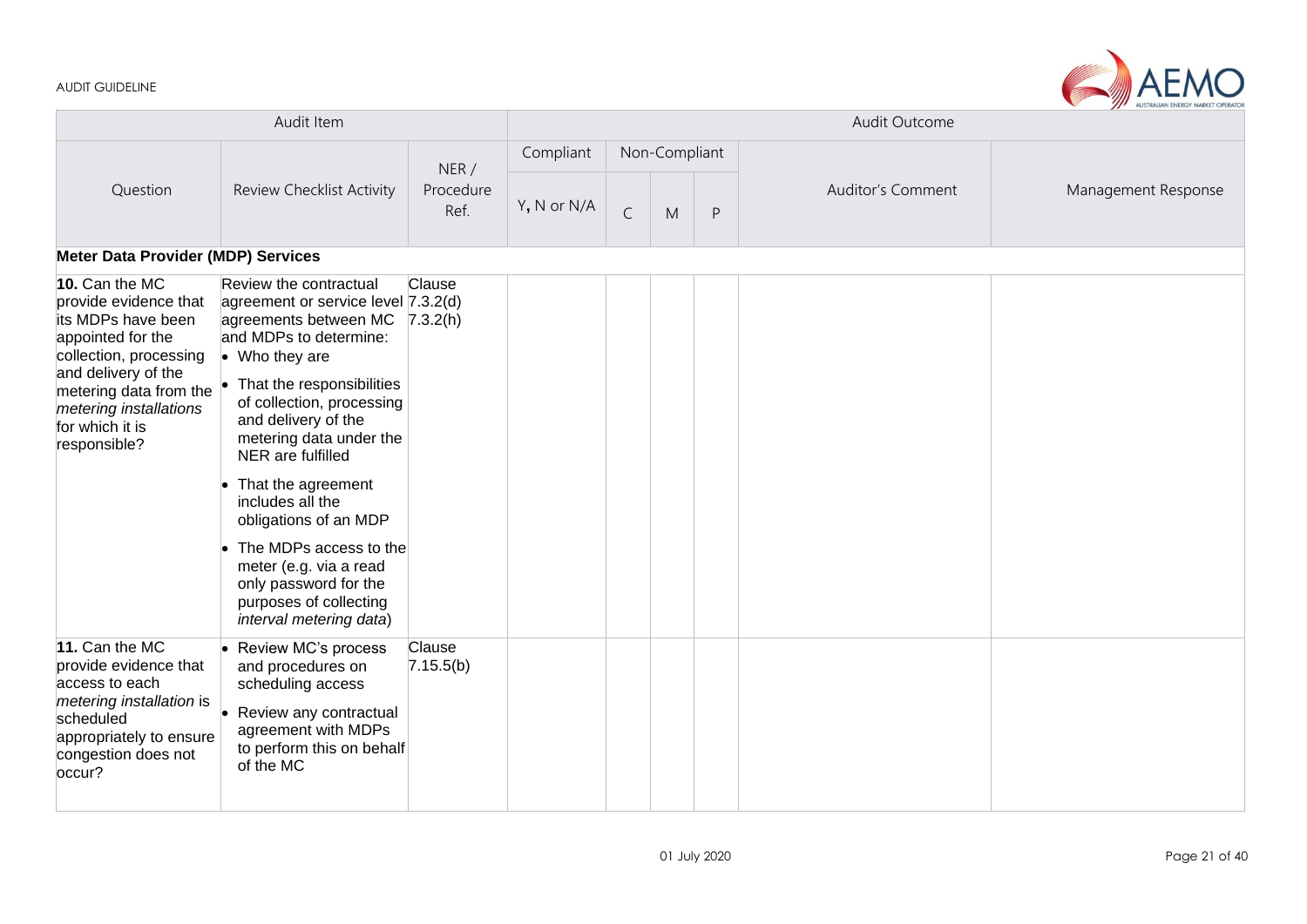

| Audit Item                                                                                                                                     |                                                                                                                                                                                                                                                                                                                                     |                             |             | Audit Outcome<br>Non-Compliant<br>Auditor's Comment<br>Management Response<br>$\mathsf C$<br>M<br>$\mathsf{P}$ |  |  |  |  |  |  |
|------------------------------------------------------------------------------------------------------------------------------------------------|-------------------------------------------------------------------------------------------------------------------------------------------------------------------------------------------------------------------------------------------------------------------------------------------------------------------------------------|-----------------------------|-------------|----------------------------------------------------------------------------------------------------------------|--|--|--|--|--|--|
|                                                                                                                                                |                                                                                                                                                                                                                                                                                                                                     |                             | Compliant   |                                                                                                                |  |  |  |  |  |  |
| Question                                                                                                                                       | Review Checklist Activity                                                                                                                                                                                                                                                                                                           | NER/<br>Procedure<br>Ref.   | Y, N or N/A |                                                                                                                |  |  |  |  |  |  |
| 12. How does the MC<br>ensure that the<br>metering installation<br>clock is reset?                                                             | $\bullet$ Is the clock reset by the Clause<br>MDP when the <i>meter</i> is $(7.15.3(i))$<br>read, or by other<br>means?                                                                                                                                                                                                             |                             |             |                                                                                                                |  |  |  |  |  |  |
| 13. Can the MC<br>provide evidence that<br>collection of interval<br>energy data is collected<br>in accordance with the<br>NER and procedures? | <b>Review MC processes</b><br>and procedures to<br>check that the MC<br>ensures:<br>Interval energy data<br>$\circ$<br>is collected from all<br>Type 4A metering<br>installations<br>Interval energy data<br>$\circ$<br>is collected from all<br>Type 5 installations<br>when the Type 5<br>accumulation<br>boundary is<br>exceeded | Clause<br>$7.3.2(h)(2)-(4)$ |             |                                                                                                                |  |  |  |  |  |  |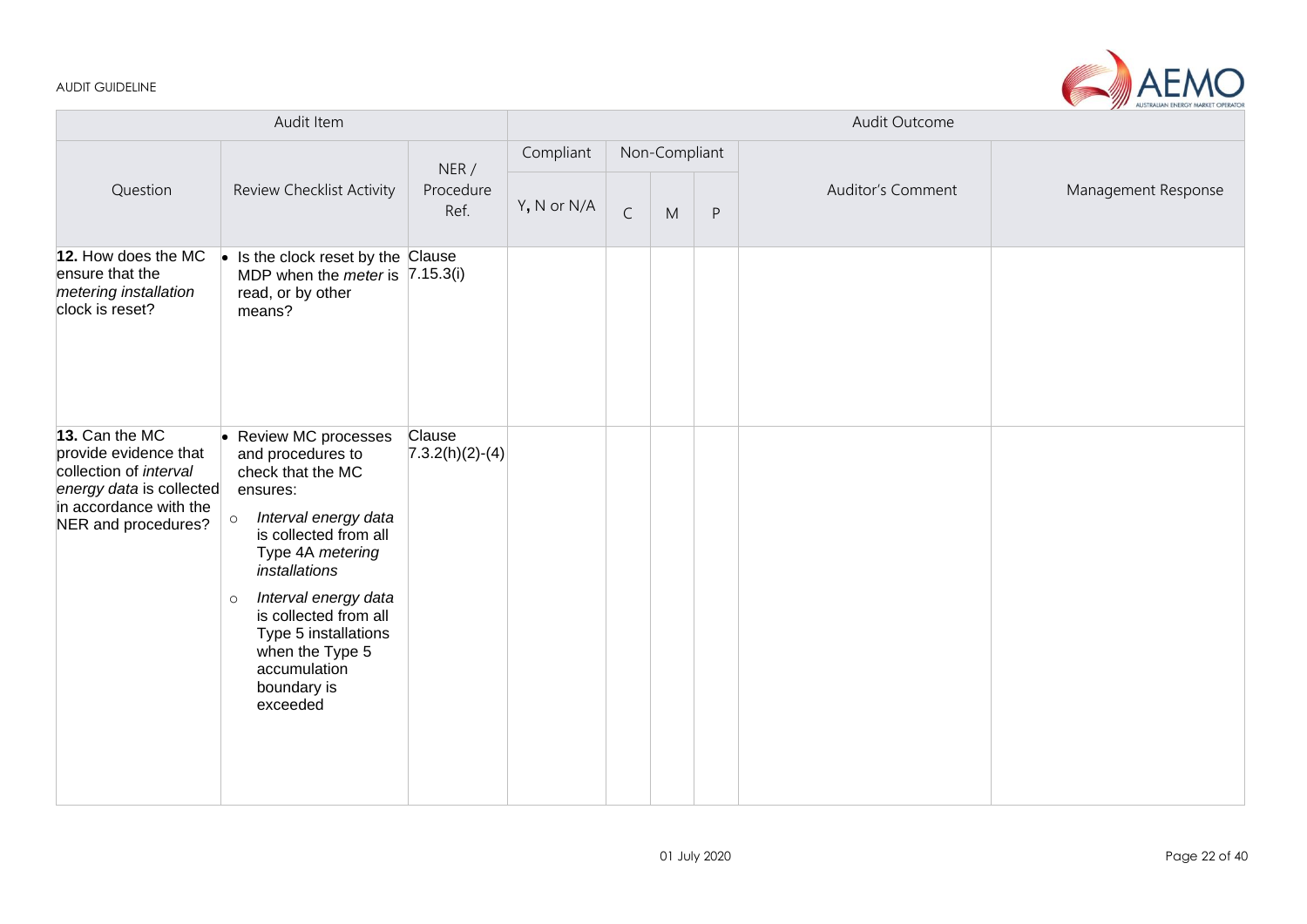

|                                                                                                                                         |                                                                                                                                                                                                                                                                                                                                 |                                        |             |                               | Audit Outcome | Management Response |  |  |  |  |
|-----------------------------------------------------------------------------------------------------------------------------------------|---------------------------------------------------------------------------------------------------------------------------------------------------------------------------------------------------------------------------------------------------------------------------------------------------------------------------------|----------------------------------------|-------------|-------------------------------|---------------|---------------------|--|--|--|--|
|                                                                                                                                         |                                                                                                                                                                                                                                                                                                                                 | NER/                                   | Compliant   |                               | Non-Compliant |                     |  |  |  |  |
| Question                                                                                                                                | Review Checklist Activity                                                                                                                                                                                                                                                                                                       |                                        | Y, N or N/A | $\mathsf C$<br>${\sf P}$<br>M |               | Auditor's Comment   |  |  |  |  |
| 14. Can the MC<br>provide evidence that<br>interval energy data is<br>collected when there is<br>a remote<br>communications<br>failure? | Review steps that the<br>MC takes to ensure the $(7.3.2(h)(5))$<br>provision of relevant<br>metering data to MDP if<br>remote acquisition, if<br>any, becomes<br>unavailable                                                                                                                                                    | Clause                                 |             |                               |               |                     |  |  |  |  |
| 15. Meter de-<br>commissioning                                                                                                          | How does the MC<br>I.<br>ensure that a final read<br>is collected by an<br>appropriately accredited<br>MDP when a <i>meter</i> is<br>removed from a<br>metering installation?                                                                                                                                                   | Metrology<br>Procedure<br>Part A, 11.1 |             |                               |               |                     |  |  |  |  |
|                                                                                                                                         | If an MP field agent<br>removes and disposes<br>of a metering device,<br>providing a reading to<br>an MDP which is<br>subsequently provided<br>to the market, does the<br>MC ensure that the field<br>agent is performing the<br>data collection under the<br>auspice of the<br>accredited MDPs<br>processes and<br>procedures? |                                        |             |                               |               |                     |  |  |  |  |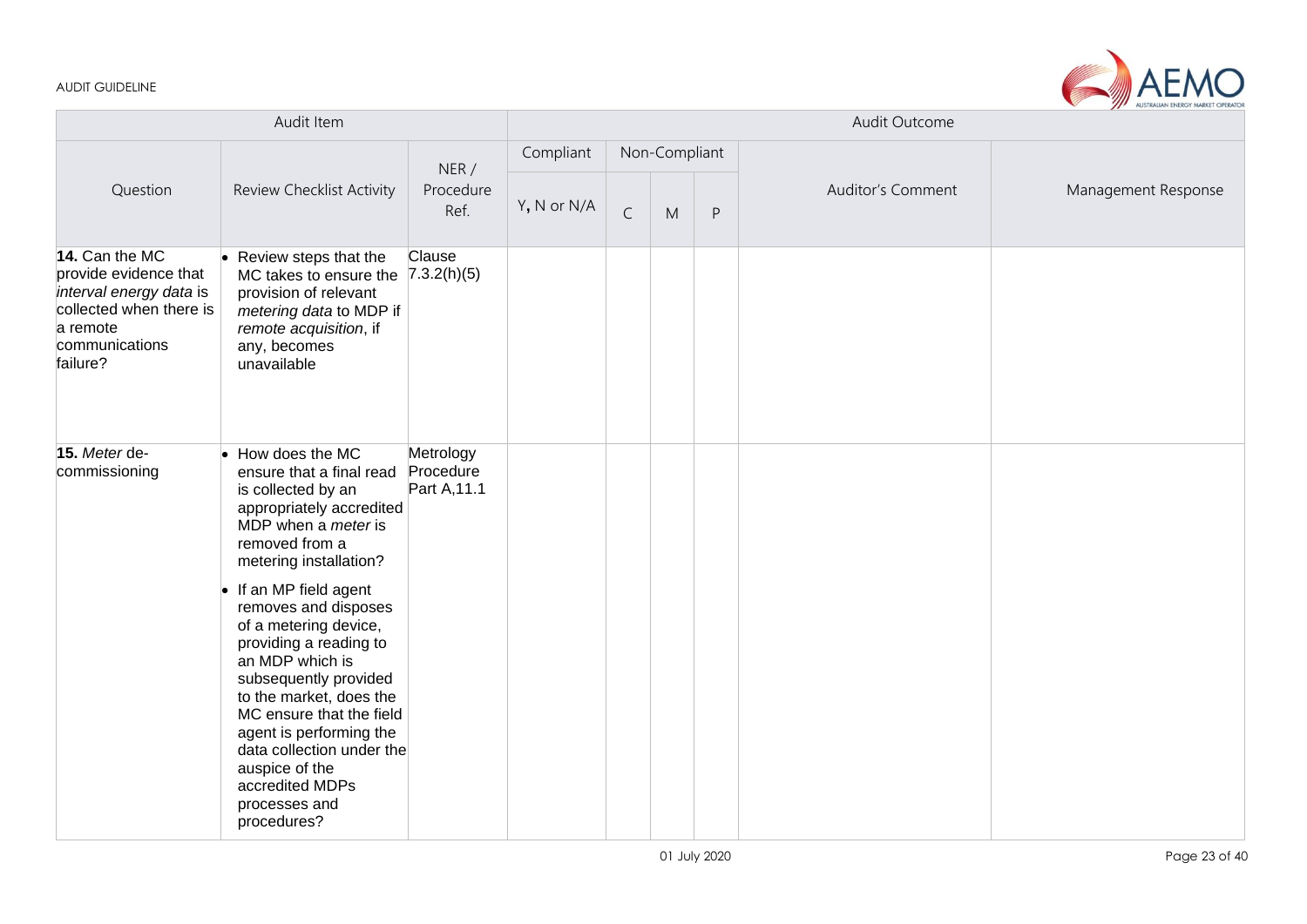

|                                                                                                                                                                                                                                                    | Audit Item                                                                                                                                                                                                                                                               |                                        |             |             | Audit Outcome |         |                   |                     |  |  |  |  |  |
|----------------------------------------------------------------------------------------------------------------------------------------------------------------------------------------------------------------------------------------------------|--------------------------------------------------------------------------------------------------------------------------------------------------------------------------------------------------------------------------------------------------------------------------|----------------------------------------|-------------|-------------|---------------|---------|-------------------|---------------------|--|--|--|--|--|
|                                                                                                                                                                                                                                                    |                                                                                                                                                                                                                                                                          |                                        | Compliant   |             | Non-Compliant |         |                   |                     |  |  |  |  |  |
| Question                                                                                                                                                                                                                                           | Review Checklist Activity                                                                                                                                                                                                                                                | NER/<br>Procedure<br>Ref.              | Y, N or N/A | $\mathsf C$ | M             | $\sf P$ | Auditor's Comment | Management Response |  |  |  |  |  |
| Check Metering (where applicable)                                                                                                                                                                                                                  |                                                                                                                                                                                                                                                                          |                                        |             |             |               |         |                   |                     |  |  |  |  |  |
| 16. How does the MC<br>ensure that (where<br>fitted) check metering<br>installations have a<br>mathematical<br>correlation with the<br>metering installation?                                                                                      |                                                                                                                                                                                                                                                                          | Clause<br>7.8.8(b)<br>Schedule<br>S7.4 |             |             |               |         |                   |                     |  |  |  |  |  |
| 17. Can the MC<br>provide evidence that<br>check metering<br>installations are<br>implemented to at least<br>the minimum<br>requirements of the<br>NER?<br>• Check Metering<br>Installation<br>(type 1)<br>• Partial Check<br>Metering<br>(type 2) | • Review if the MC seeks Schedule<br>AEMO's agreement as<br>to the form of any<br>proposed check<br>metering installations?<br>$\bullet$ Are the accuracy<br>requirements for check<br>metering installations<br>generally the same as<br>for metering<br>installations? | S7.4.4(e) <br>Schedule<br>S7.4.4(f)    |             |             |               |         |                   |                     |  |  |  |  |  |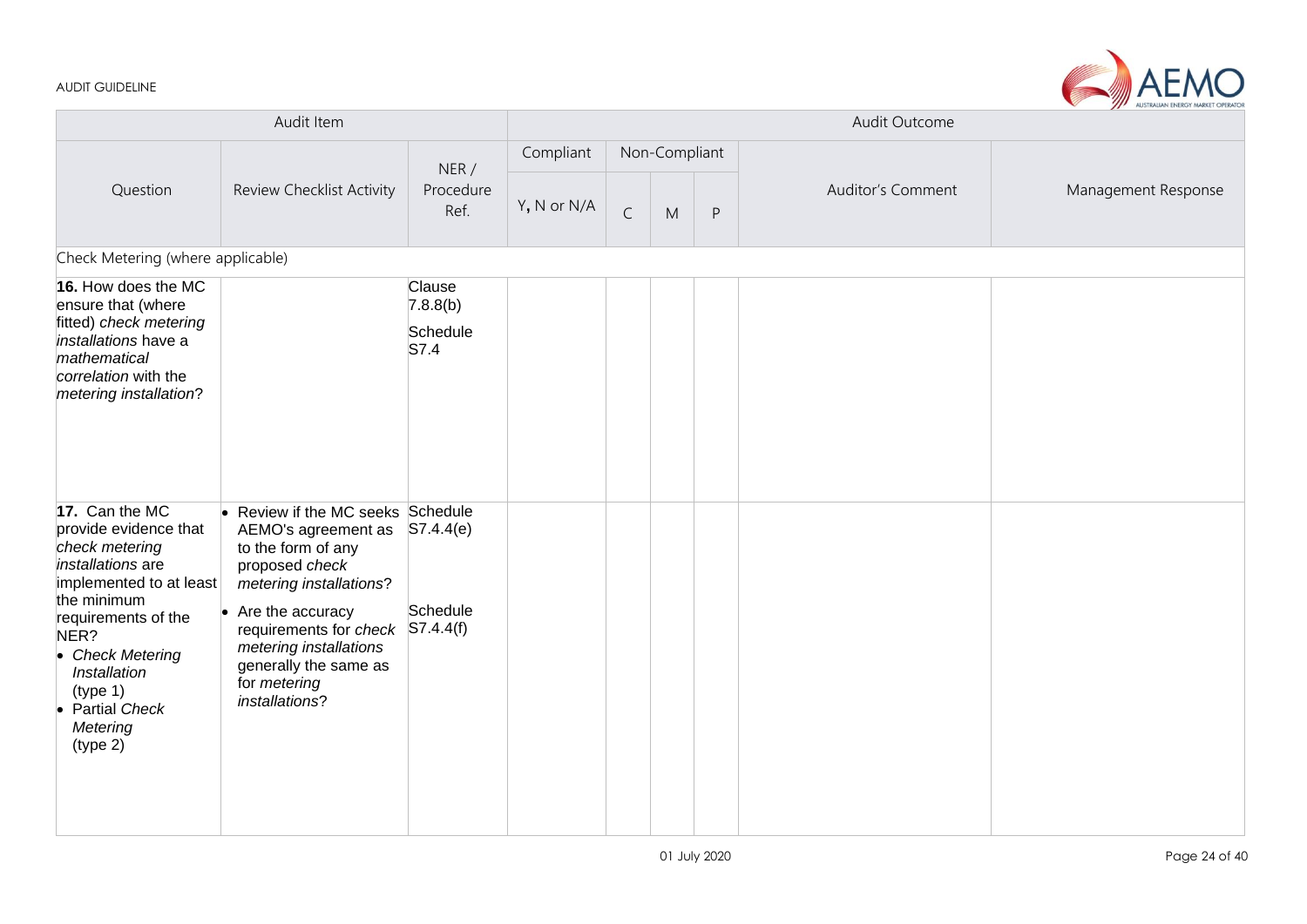

|                                                                                                                                                                |                                                                                                                                                                                                                                                                                           |                           |             |             | Audit Outcome | AUSTRALIAN ENERGY MARKET OPERATOR |                          |                     |
|----------------------------------------------------------------------------------------------------------------------------------------------------------------|-------------------------------------------------------------------------------------------------------------------------------------------------------------------------------------------------------------------------------------------------------------------------------------------|---------------------------|-------------|-------------|---------------|-----------------------------------|--------------------------|---------------------|
|                                                                                                                                                                |                                                                                                                                                                                                                                                                                           | NER/                      | Compliant   |             | Non-Compliant |                                   |                          |                     |
| Question                                                                                                                                                       | Review Checklist Activity                                                                                                                                                                                                                                                                 | Procedure<br>Ref.         | Y, N or N/A | $\mathsf C$ | M             | $\sf P$                           | <b>Auditor's Comment</b> | Management Response |
| Small Customer Metering Installations                                                                                                                          |                                                                                                                                                                                                                                                                                           |                           |             |             |               |                                   |                          |                     |
| 18. Can the MC<br>provide evidence that<br>new or replacement<br>metering installations of<br>a small customer meets<br>the minimum services<br>specification? | Review to see if the MC Clause 7.8.3<br>ensures correct meters<br>are installed at small<br>customer type 4<br>connection point<br>Can the MC provide<br>$\bullet$<br>evidence that testing<br>has been performed to<br>ensure the minimum<br>services specification is<br>complied with? |                           |             |             |               |                                   |                          |                     |
| 19. Can the MC<br>provide evidence that<br>small customer<br>metering data is<br>verified?                                                                     | • Review to see if the MC Metrology<br>have an established<br>statistical process to<br>verify that the metering<br>data held in the<br>metering data services<br>database is consistent<br>with that held in small<br>customer metering<br>installation?                                 | Procedure<br>Part A, 12.5 |             |             |               |                                   |                          |                     |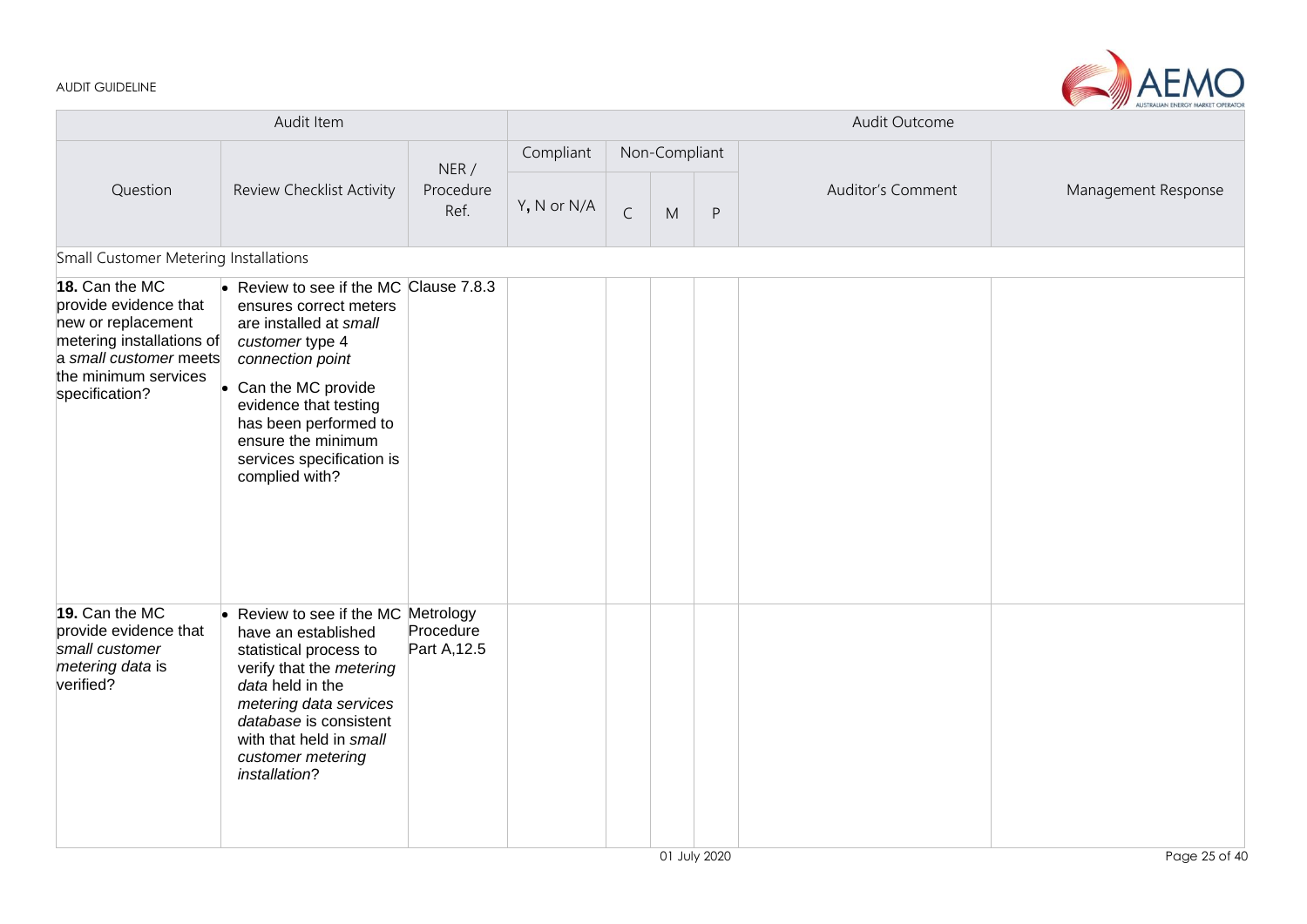

|                                                                                                                                                                                                                                                                                  | Audit Item                                                                                                                                                                                                                                                                                                                                                                                                                                                                                                                  |                                           | Audit Outcome |             |               |              |                   |                     |
|----------------------------------------------------------------------------------------------------------------------------------------------------------------------------------------------------------------------------------------------------------------------------------|-----------------------------------------------------------------------------------------------------------------------------------------------------------------------------------------------------------------------------------------------------------------------------------------------------------------------------------------------------------------------------------------------------------------------------------------------------------------------------------------------------------------------------|-------------------------------------------|---------------|-------------|---------------|--------------|-------------------|---------------------|
|                                                                                                                                                                                                                                                                                  |                                                                                                                                                                                                                                                                                                                                                                                                                                                                                                                             |                                           | Compliant     |             | Non-Compliant |              |                   |                     |
| Question                                                                                                                                                                                                                                                                         | <b>Review Checklist Activity</b>                                                                                                                                                                                                                                                                                                                                                                                                                                                                                            | NER/<br>Procedure<br>Ref.                 | Y, N or N/A   | $\mathsf C$ | M             | $\mathsf{P}$ | Auditor's Comment | Management Response |
| 20. Can the MC<br>provide evidence that<br>for type 4A metering<br>installations that are<br>not covered by an<br>AEMO exemption, the<br>customer has<br>communicated their<br>refusal for the<br>installation of remote<br>communications at<br>their metering<br>installation? | <b>Review MCs process</b><br>and procedure and<br>check:<br>how does the FRMP<br>$\circ$<br>and/or the MP<br>communicate to the<br>MC that such a<br>refusal has occurred?<br>what information is<br>$\circ$<br>provided to the MC<br>when this occurs?<br>how is this<br>$\circ$<br>information stored /<br>managed by the MC?<br>for how long does the<br>$\circ$<br>MC retain this<br>information?<br>• MC to provide total<br>number of customer<br>refusals, this will be<br>provided to AEMO via<br>the Audit report. | Clause<br>7.8.4(d), (e),<br>$(f)$ & $(g)$ |               |             |               |              |                   |                     |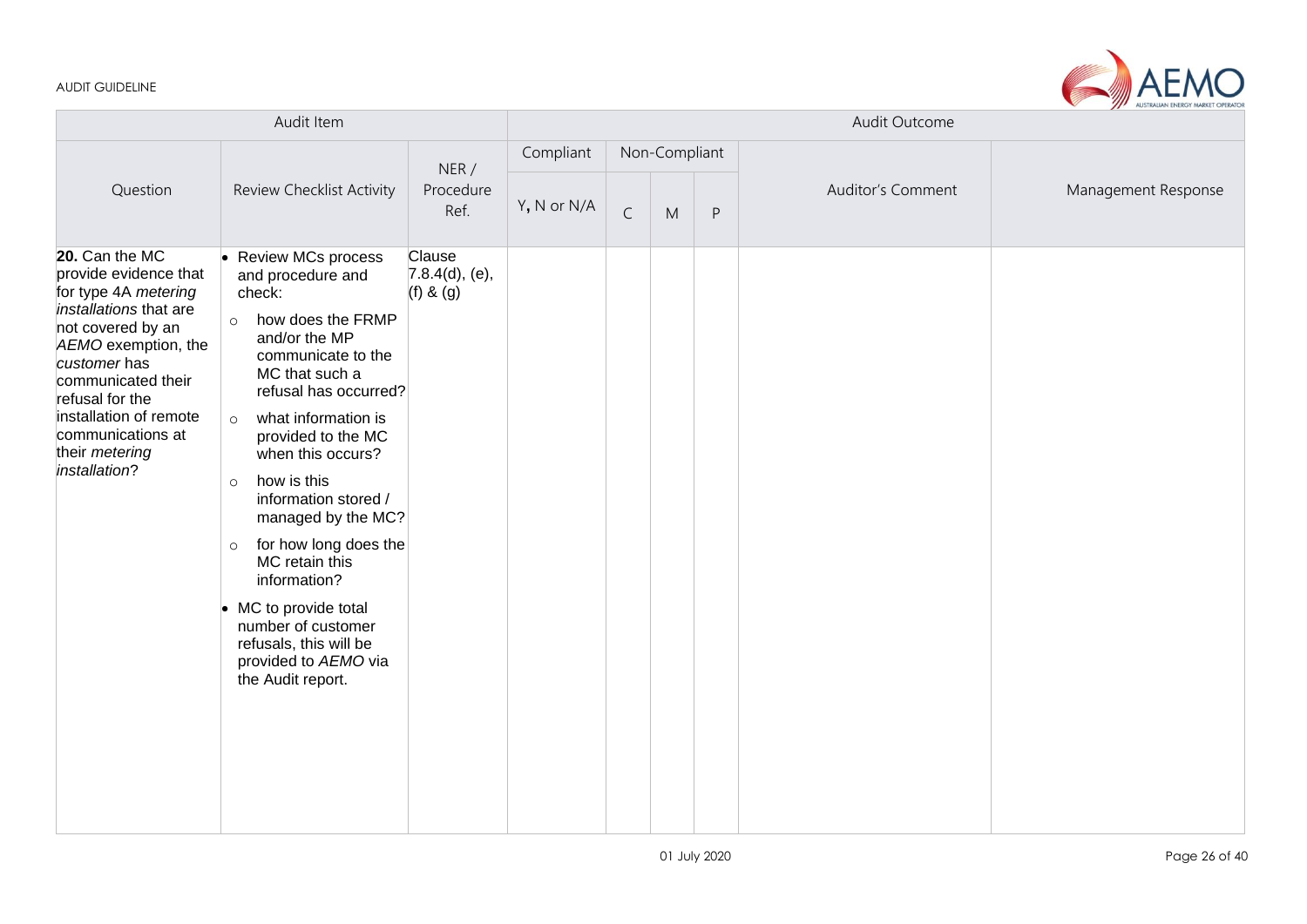|                                                                                                                                                                                         | Audit Item                                                                                                                                                                                                                                                                                                                                                   |                              |             |             |               |                                                | Audit Outcome     |                     |  |  |
|-----------------------------------------------------------------------------------------------------------------------------------------------------------------------------------------|--------------------------------------------------------------------------------------------------------------------------------------------------------------------------------------------------------------------------------------------------------------------------------------------------------------------------------------------------------------|------------------------------|-------------|-------------|---------------|------------------------------------------------|-------------------|---------------------|--|--|
|                                                                                                                                                                                         |                                                                                                                                                                                                                                                                                                                                                              | NER/                         | Compliant   |             | Non-Compliant |                                                |                   |                     |  |  |
| Question                                                                                                                                                                                | Review Checklist Activity                                                                                                                                                                                                                                                                                                                                    | Procedure<br>Ref.            | Y, N or N/A | $\mathsf C$ | M             | $\mathsf{P}% _{0}\left( \mathsf{P}_{0}\right)$ | Auditor's Comment | Management Response |  |  |
| Meter Churn                                                                                                                                                                             |                                                                                                                                                                                                                                                                                                                                                              |                              |             |             |               |                                                |                   |                     |  |  |
| 21. Can the MC<br>provide evidence that<br>for connection points<br>where they are the<br>nominated MC a<br>metering installation is<br>installed that is<br>complaint with the<br>NER? | • Review MCs process<br>and procedures.to<br>ensure a metering<br>installation is installed<br>and NEM complaint at<br>all times<br>Review to see if MC has<br>had scenarios where a<br>connection point is left<br>with no metering<br>installation in place<br>Review to see if there is<br>any evidence of MC<br>policies that breach this<br>requirement | Clause 7.8.1<br>and<br>7.8.2 |             |             |               |                                                |                   |                     |  |  |
| 22. Can the MC<br>provide evidence that<br>AEMO is provided with<br>the relevant details of<br>the metering<br>installation as specified<br>in Schedule 7.1 within<br>10 business days? | <b>Review MCs process</b><br>and procedures for<br>Meter Churn<br>Review to see if any<br>took longer than 10<br>business days                                                                                                                                                                                                                               | Clause<br>7.8.2(e)           |             |             |               |                                                |                   |                     |  |  |

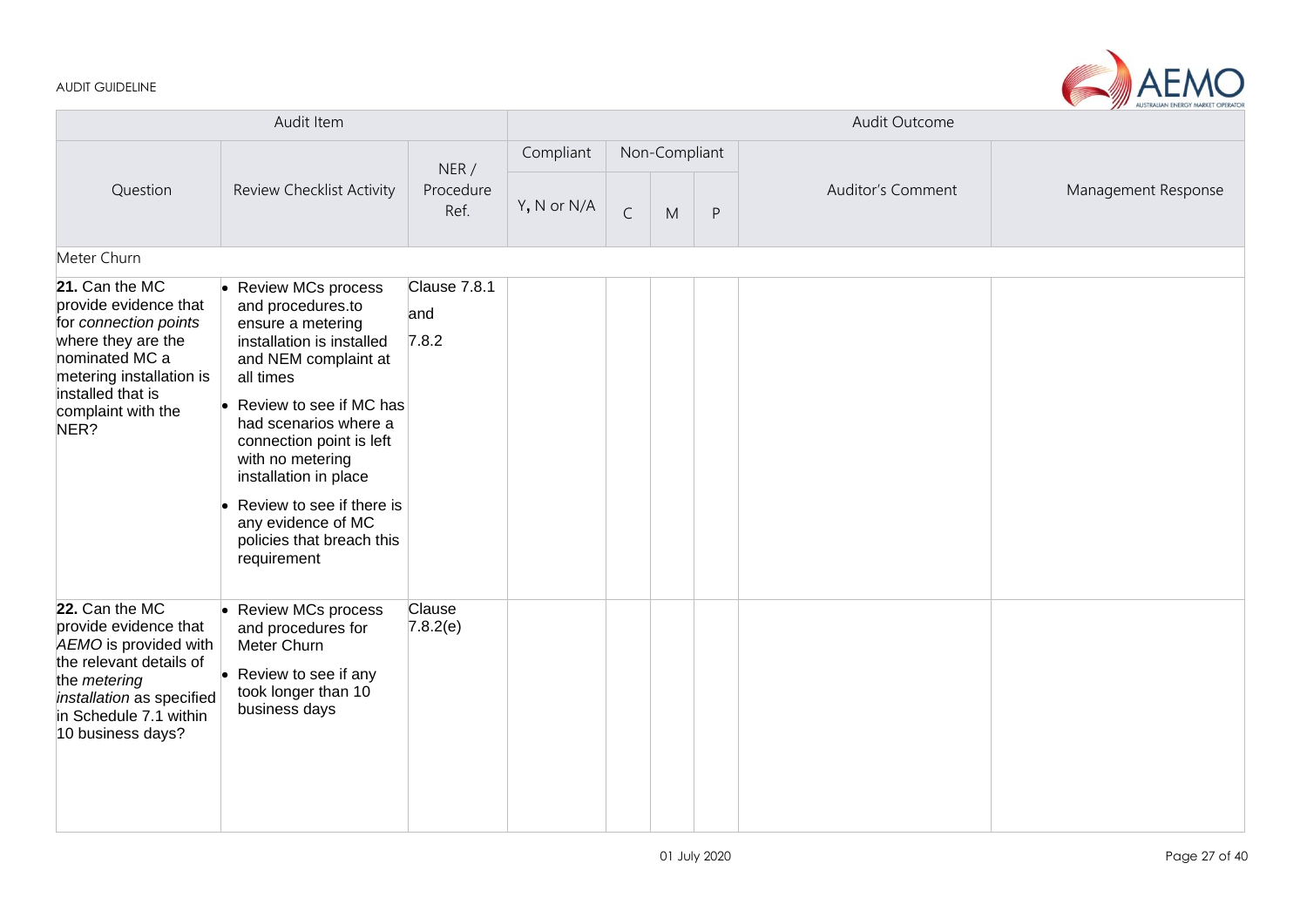

|                                                                                                                      | Audit Outcome                                                                                                                                                                                                                                                                                       |                           |             |             |               |         |                   |                     |
|----------------------------------------------------------------------------------------------------------------------|-----------------------------------------------------------------------------------------------------------------------------------------------------------------------------------------------------------------------------------------------------------------------------------------------------|---------------------------|-------------|-------------|---------------|---------|-------------------|---------------------|
|                                                                                                                      |                                                                                                                                                                                                                                                                                                     |                           | Compliant   |             | Non-Compliant |         |                   |                     |
| Question                                                                                                             | Review Checklist Activity                                                                                                                                                                                                                                                                           | NER/<br>Procedure<br>Ref. | Y, N or N/A | $\mathsf C$ | M             | $\sf P$ | Auditor's Comment | Management Response |
| 23. Can the MC<br>provide evidence that<br>the use of Objection<br>Code in MSATS have<br>been used<br>appropriately? | Review MCs objections<br>to ensure they align with<br>requirements of the<br><b>MSATS</b> procedures                                                                                                                                                                                                |                           |             |             |               |         |                   |                     |
| 24. Is there any<br>evidence that the MC<br>commenced Meter<br>Churn prior to being the<br>MC in MSATS?              | • Review meter install<br>date against MC start<br>date in MSATS<br>All policy and process,<br>critically including the<br>appropriate use of<br><b>MSATS CRs, must</b><br>provide for the<br>establishment of the MC<br>for the market load in<br>MSATS prior to<br>undertaking any Meter<br>Churn |                           |             |             |               |         |                   |                     |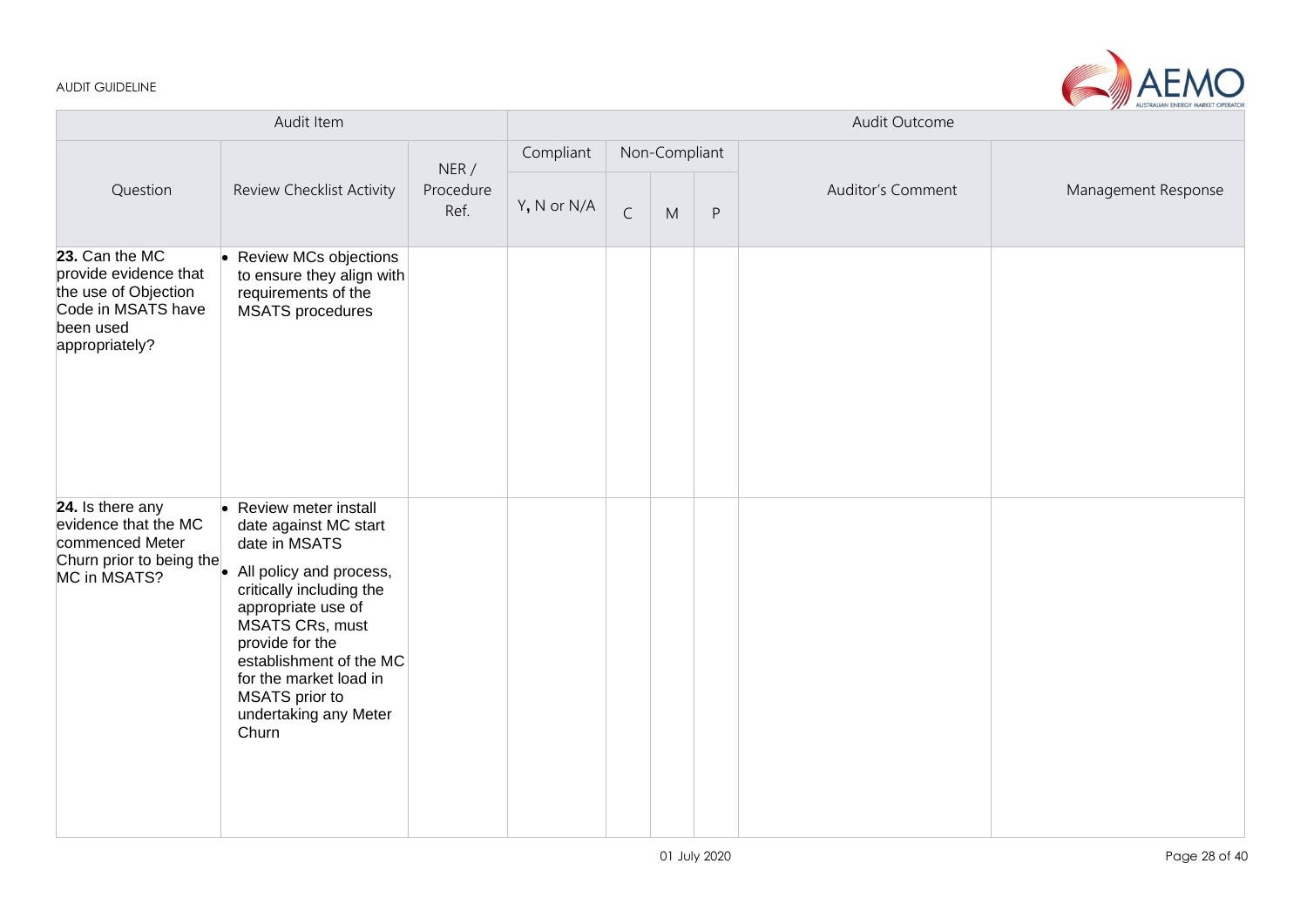

|                                                                                                                                       | Audit Item                                                                                                                                                                                                                                                                                                                                                                                        |                           |             |             |               |   | Audit Outcome            |                     |
|---------------------------------------------------------------------------------------------------------------------------------------|---------------------------------------------------------------------------------------------------------------------------------------------------------------------------------------------------------------------------------------------------------------------------------------------------------------------------------------------------------------------------------------------------|---------------------------|-------------|-------------|---------------|---|--------------------------|---------------------|
|                                                                                                                                       |                                                                                                                                                                                                                                                                                                                                                                                                   |                           | Compliant   |             | Non-Compliant |   |                          | Management Response |
| Question                                                                                                                              | Review Checklist Activity                                                                                                                                                                                                                                                                                                                                                                         | NER/<br>Procedure<br>Ref. | Y, N or N/A | $\mathsf C$ | M             | P | <b>Auditor's Comment</b> |                     |
| 25. Does the MC have .<br>a process to review<br>meter installations that<br>have been reported via<br>the METERERR<br>weekly report? | AEMO's reporting via<br>this code indicates<br>meters that have been<br>entered into Market<br>Systems as a type 5 or<br>6 meter.<br>MC's need to<br>investigate the NMI's to<br>ensure the meter<br>installation is correct<br>and take appropriate<br>actions if it is not<br>correct.<br>MC's need to<br>provide a<br>summary of the<br>reasons for the<br>type 5 or 6 meter<br>installations. |                           |             |             |               |   |                          |                     |
| <b>Exemption Management</b>                                                                                                           |                                                                                                                                                                                                                                                                                                                                                                                                   |                           |             |             |               |   |                          |                     |
|                                                                                                                                       |                                                                                                                                                                                                                                                                                                                                                                                                   |                           |             |             |               |   |                          |                     |
| 26. Can the MC<br>provide evidence of                                                                                                 | Review the MC's<br>process for exemptions                                                                                                                                                                                                                                                                                                                                                         | Clause 7.8.10             |             |             |               |   |                          |                     |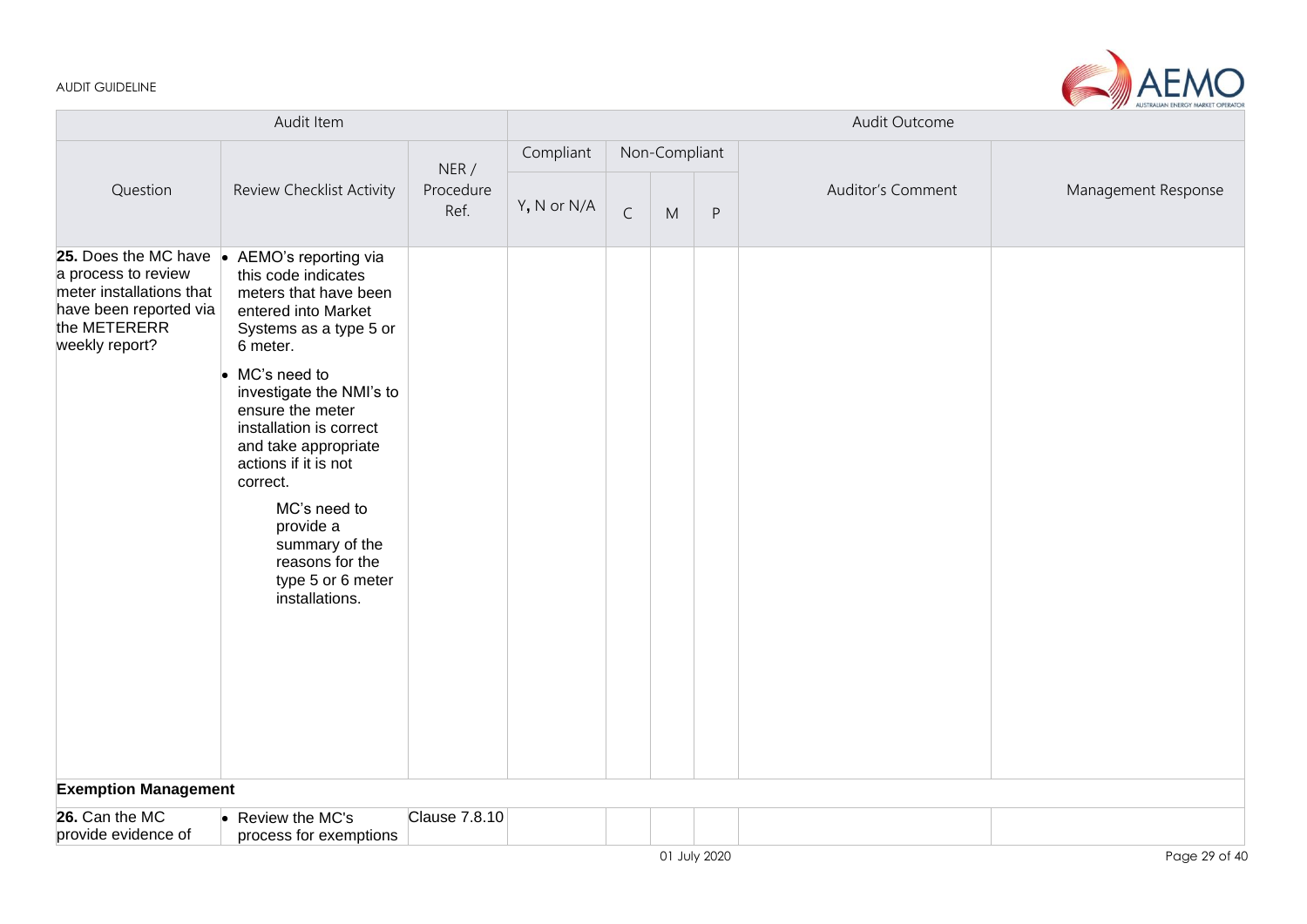

|                                                                                                                                                                                                                                                                                                                                 | Audit Item                                                                                                                                                                                                                                                                                                                                                                                                                                                                                                                                                            |                           | Audit Outcome |             |               |              |                          |                     |
|---------------------------------------------------------------------------------------------------------------------------------------------------------------------------------------------------------------------------------------------------------------------------------------------------------------------------------|-----------------------------------------------------------------------------------------------------------------------------------------------------------------------------------------------------------------------------------------------------------------------------------------------------------------------------------------------------------------------------------------------------------------------------------------------------------------------------------------------------------------------------------------------------------------------|---------------------------|---------------|-------------|---------------|--------------|--------------------------|---------------------|
|                                                                                                                                                                                                                                                                                                                                 |                                                                                                                                                                                                                                                                                                                                                                                                                                                                                                                                                                       |                           | Compliant     |             | Non-Compliant |              |                          |                     |
| Review Checklist Activity<br>Question                                                                                                                                                                                                                                                                                           |                                                                                                                                                                                                                                                                                                                                                                                                                                                                                                                                                                       | NER/<br>Procedure<br>Ref. | Y, N or N/A   | $\mathsf C$ | M             | $\mathsf{P}$ | <b>Auditor's Comment</b> | Management Response |
| where they apply for an<br>exemption from AEMO<br>where a malfunction of $\vert$<br>the metering<br>installation cannot be<br>rectified within:<br>• 2 business days<br>(type 1, 2 & 3)<br>• 15 business days<br>(small customer<br>metering installation<br>premise)<br>$\bullet$ 10 days<br>(other metering<br>installations) | relating to metering<br>installation malfunctions<br>Review NMI history of<br>exemptions requested<br>and check:<br>has MC applied for<br>$\circ$<br>the exemption within<br>a reasonable<br>timeframe compared<br>to rectification<br>periods set in the<br>NER?<br>have affected<br>$\circ$<br>participants been<br>notified?<br>has the metering<br>$\circ$<br>installation been<br>rectified within the<br>approved exemption<br>timeframe?<br>has a rectification<br>$\circ$<br>plan been provided to<br>AEMO?<br>has AEMO revoked<br>$\circ$<br>any exemptions? |                           |               |             |               |              |                          |                     |
| 27. Can the MC<br>provide evidence that<br>for approved                                                                                                                                                                                                                                                                         | • Review the MC's<br>process and/or<br>contractual agreement                                                                                                                                                                                                                                                                                                                                                                                                                                                                                                          | Clause<br>7.8.10(c)       |               |             |               |              |                          |                     |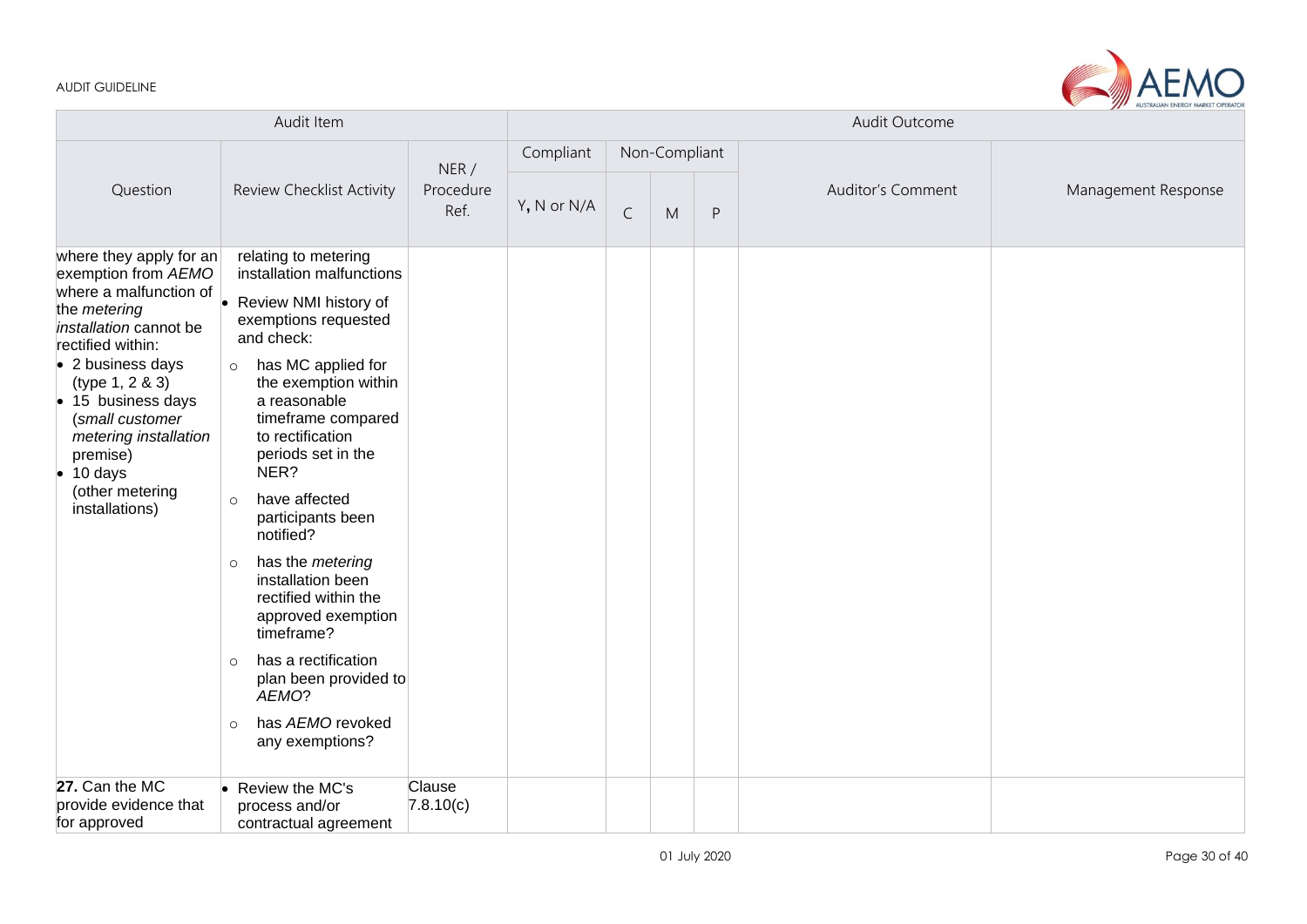

| Audit Item                                                                                                                                                                                                                                      |                                                                                                                                                                                                                                                                                                                                     |                                      | Audit Outcome |             |               |                                                |                   |                     |  |  |
|-------------------------------------------------------------------------------------------------------------------------------------------------------------------------------------------------------------------------------------------------|-------------------------------------------------------------------------------------------------------------------------------------------------------------------------------------------------------------------------------------------------------------------------------------------------------------------------------------|--------------------------------------|---------------|-------------|---------------|------------------------------------------------|-------------------|---------------------|--|--|
|                                                                                                                                                                                                                                                 |                                                                                                                                                                                                                                                                                                                                     | NER/                                 | Compliant     |             | Non-Compliant |                                                |                   |                     |  |  |
| Question                                                                                                                                                                                                                                        | Review Checklist Activity<br>Procedure<br>Ref.                                                                                                                                                                                                                                                                                      |                                      | Y, N or N/A   | $\mathsf C$ | M             | $\mathsf{P}% _{0}\left( \mathsf{P}_{0}\right)$ | Auditor's Comment | Management Response |  |  |
| exemptions a<br>rectification plan has<br>been submitted by its<br>MP to AEMO?<br>Note: if one was not<br>submitted by the MC as<br>part of the original<br>application                                                                         | in place with MPs to<br>ensure a rectification<br>plan is provided to<br><b>AEMO</b>                                                                                                                                                                                                                                                |                                      |               |             |               |                                                |                   |                     |  |  |
| 28. Can the MC<br>provide evidence that<br>for small customer<br>metering installations,<br>where there was no<br>existing public<br>telecommunications<br>network, the MC has<br>sought an exemption<br>and received an<br>approval from AEMO? | Review the MC's<br>process for managing<br>type 4A exemptions<br>Review NMI history of<br>exemptions requested<br>and check:<br>has AEMO approved<br>$\circ$<br>all?<br>the meter installed is<br>$\circ$<br>capable of remote<br>communication?<br>has the MC installed<br>$\circ$<br>communications for<br>rejected applications? | Clause<br>$7.8.4(a)$ and<br>7.8.4(b) |               |             |               |                                                |                   |                     |  |  |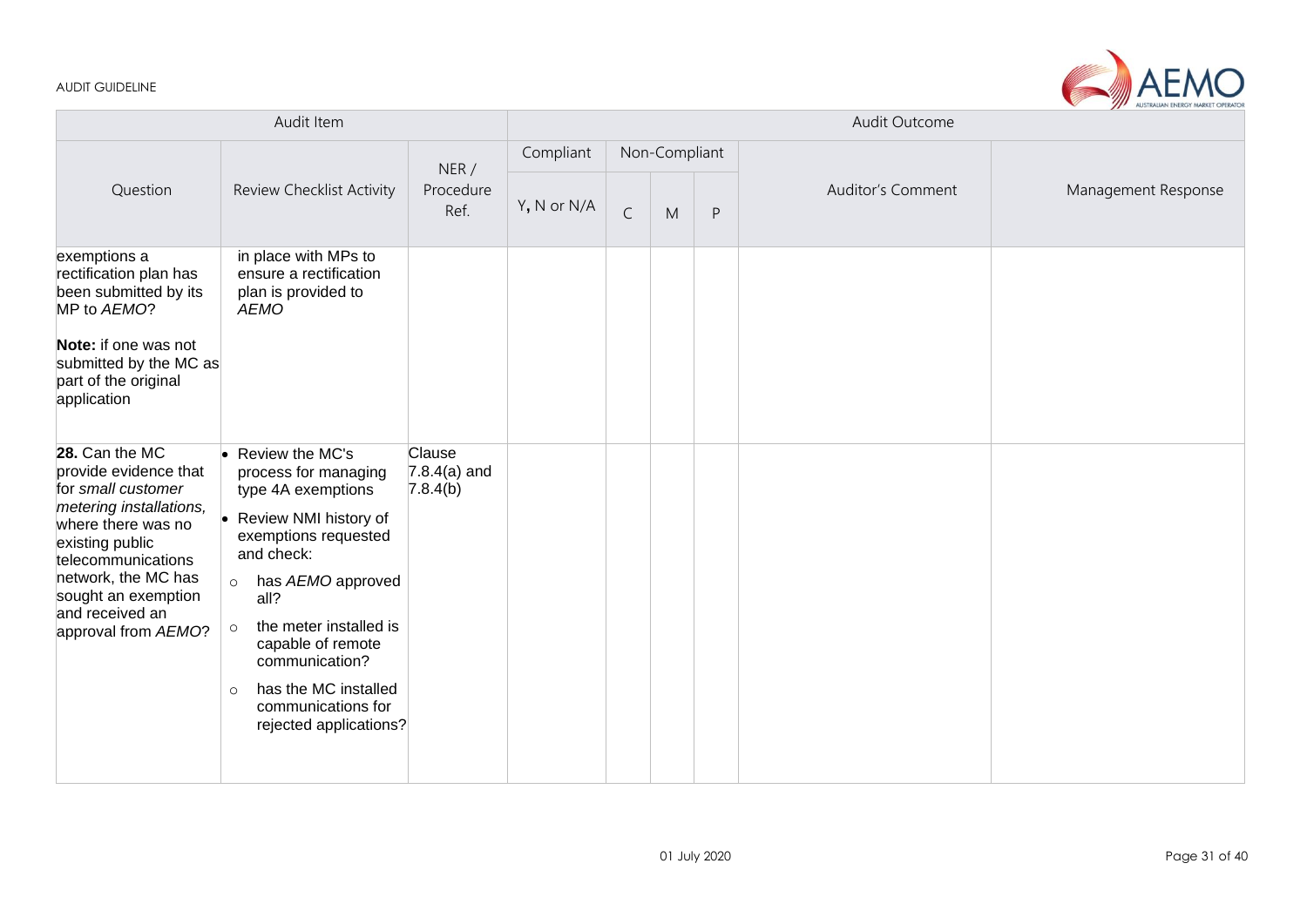

|                                                                                                                                                                       | Audit Outcome                                                                                                                                                                                                                                                                   |                            |             |             |               |         |                   |                     |
|-----------------------------------------------------------------------------------------------------------------------------------------------------------------------|---------------------------------------------------------------------------------------------------------------------------------------------------------------------------------------------------------------------------------------------------------------------------------|----------------------------|-------------|-------------|---------------|---------|-------------------|---------------------|
|                                                                                                                                                                       |                                                                                                                                                                                                                                                                                 |                            | Compliant   |             | Non-Compliant |         |                   |                     |
| Question                                                                                                                                                              | Review Checklist Activity                                                                                                                                                                                                                                                       | NER /<br>Procedure<br>Ref. | Y, N or N/A | $\mathsf C$ | M             | $\sf P$ | Auditor's Comment | Management Response |
| 29. Can the MC<br>provide evidence that<br>for any type 4 to type<br>4A reversions of<br>metering installations<br>has been done so in<br>accordance with the<br>NER? | Review all type 4 to type Clause<br>I.<br>4A metering installation 7.84(d)<br>reversions:<br>verify the reason as<br>$\circ$<br>to why it was<br>reverted. Does the<br>reason align with<br>what is allowed in the<br>NER or did AEMO<br>provide a valid<br>exemption approval? |                            |             |             |               |         |                   |                     |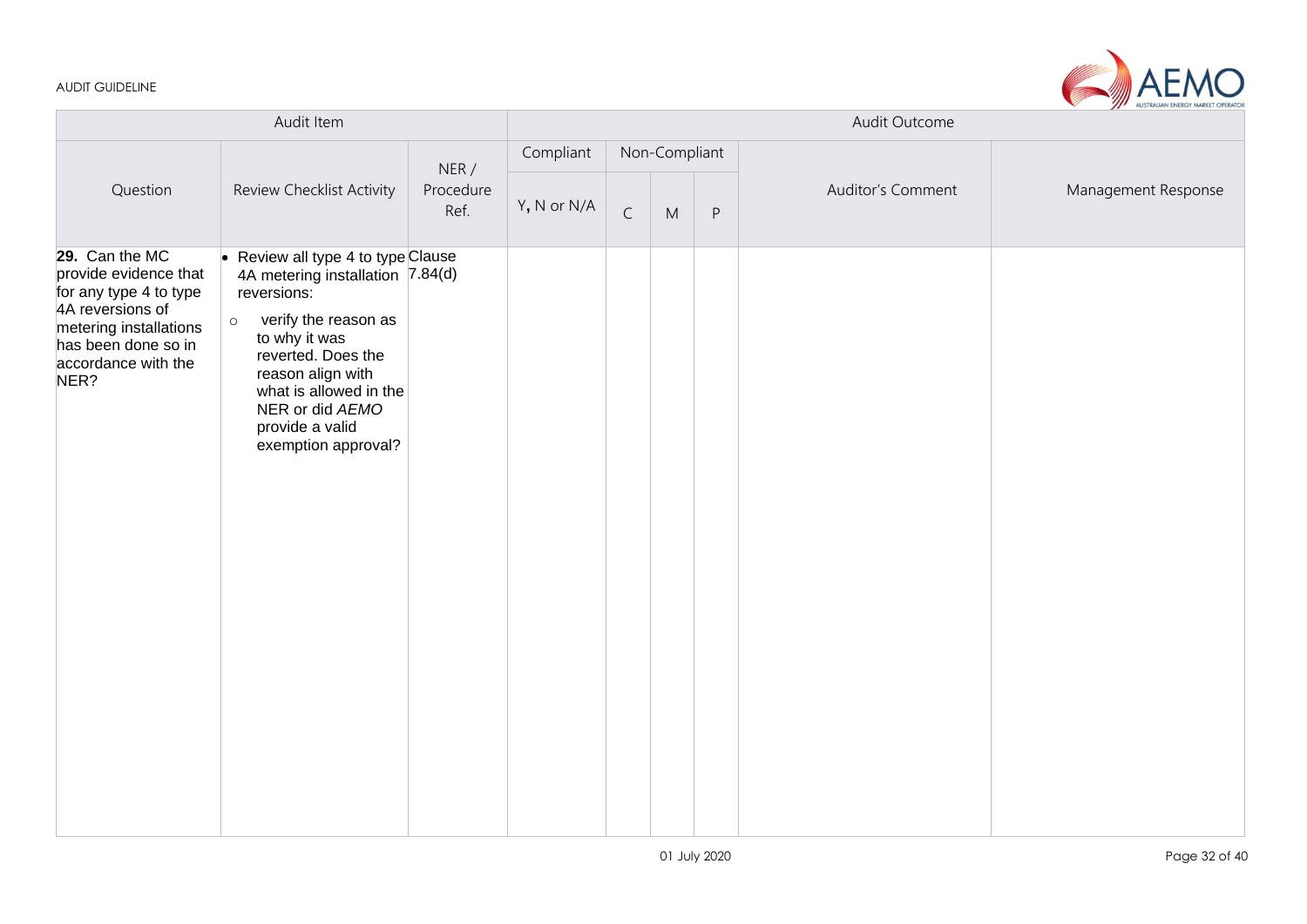

| Audit Item                                                                                                                                        |                                                                                                                                                                                                                                                                                                                                                                                                                                 |                                      | AUSTRALIAN ENERGY MARKET OPERATOR<br>Audit Outcome |               |   |         |                   |                     |  |  |
|---------------------------------------------------------------------------------------------------------------------------------------------------|---------------------------------------------------------------------------------------------------------------------------------------------------------------------------------------------------------------------------------------------------------------------------------------------------------------------------------------------------------------------------------------------------------------------------------|--------------------------------------|----------------------------------------------------|---------------|---|---------|-------------------|---------------------|--|--|
|                                                                                                                                                   | Review Checklist Activity                                                                                                                                                                                                                                                                                                                                                                                                       | NER /<br>Procedure<br>Ref.           | Compliant                                          | Non-Compliant |   |         |                   |                     |  |  |
| Question                                                                                                                                          |                                                                                                                                                                                                                                                                                                                                                                                                                                 |                                      | Y, N or N/A                                        | $\mathsf C$   | M | $\sf P$ | Auditor's Comment | Management Response |  |  |
|                                                                                                                                                   | Security of and Access to Metering Installations and Metering Data                                                                                                                                                                                                                                                                                                                                                              |                                      |                                                    |               |   |         |                   |                     |  |  |
| 30. Can the MC<br>provide evidence that<br>steps are taken to<br>ensure its <i>metering</i><br>installations are<br>secured against<br>tampering? | $\bullet$ Which items in a<br>metering installation<br>require to be secured?<br>• What actions should be<br>taken by the MP in the<br>event that a broken seal<br>is found?<br>How does the MC<br>ensure that this is done?<br>What other security<br>measures if any, are<br>implemented by the MC:<br>a) In the case of<br>wholesale customers in<br>substation<br>environments?<br>b) For retail metering<br>installations? | Clause<br>7.3.2(e)(3)<br>7.15<br>and |                                                    |               |   |         |                   |                     |  |  |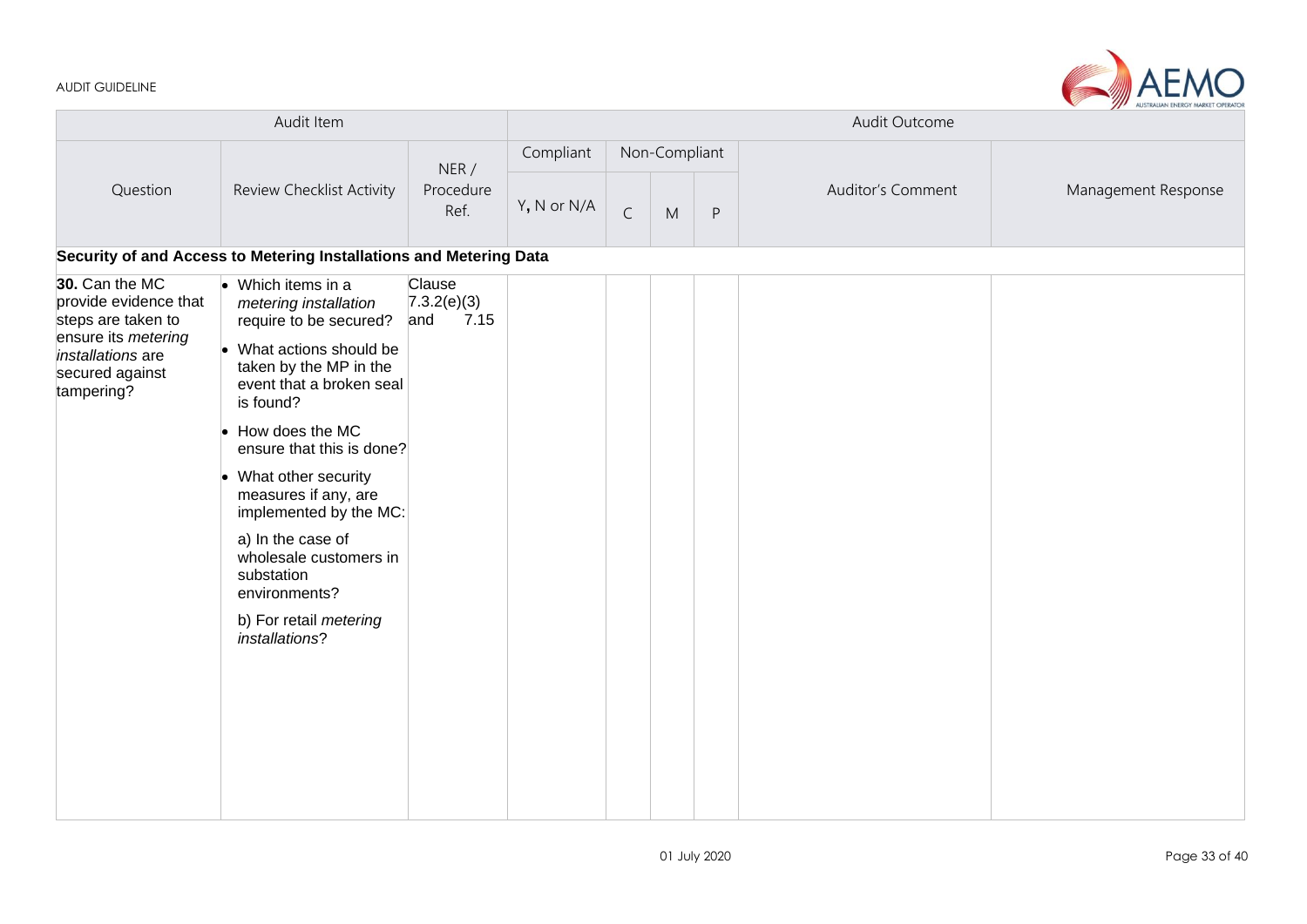

| Audit Item                                                                                                                                      |                                                                                                                                                                                                                                                                                                                                                                                            |                           | Audit Outcome |              |               |         |                   |                     |  |
|-------------------------------------------------------------------------------------------------------------------------------------------------|--------------------------------------------------------------------------------------------------------------------------------------------------------------------------------------------------------------------------------------------------------------------------------------------------------------------------------------------------------------------------------------------|---------------------------|---------------|--------------|---------------|---------|-------------------|---------------------|--|
|                                                                                                                                                 |                                                                                                                                                                                                                                                                                                                                                                                            |                           | Compliant     |              | Non-Compliant |         |                   |                     |  |
| Question                                                                                                                                        | Review Checklist Activity                                                                                                                                                                                                                                                                                                                                                                  | NER/<br>Procedure<br>Ref. | Y, N or N/A   | $\mathsf{C}$ | M             | $\sf P$ | Auditor's Comment | Management Response |  |
| 31. Can the MC<br>provide evidence that<br>AEMO has<br>unrestrained access to<br>metering installations<br>for the purpose of<br>random audits? | AEMO Audits:<br>Does the MC notify<br>customers whose<br>metering installations<br>have been selected for<br>audit by AEMO<br>(assuming AEMO has<br>provided the required<br>notification)?<br>Does the MC assist in<br>ensuring access is<br>provided to audit staff<br>for such audits?<br>How does the MC<br>provide access to<br>metering installations in<br>substations for its MPs? | Clause<br>7.9.3(e1)       |               |              |               |         |                   |                     |  |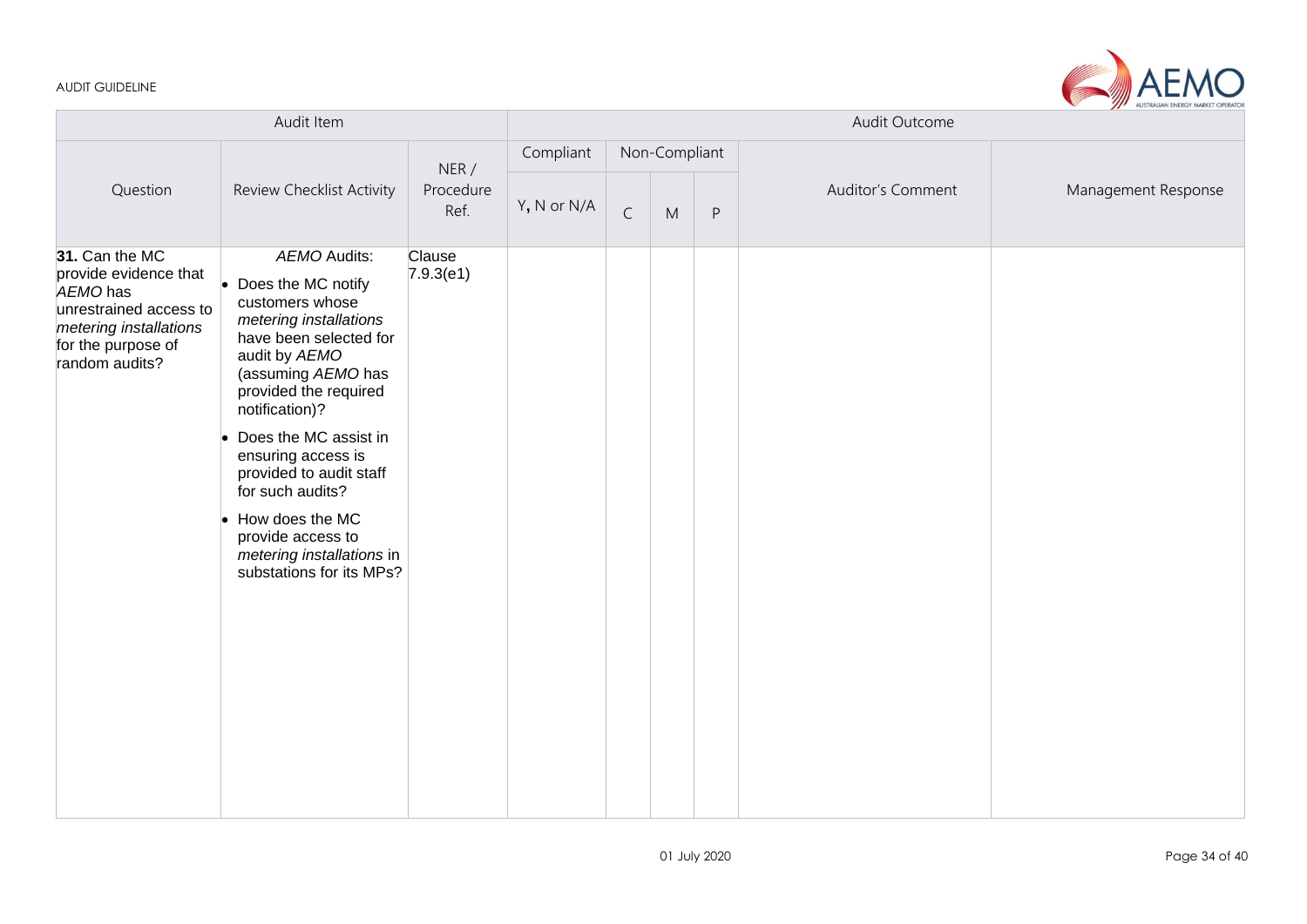

| Audit Item                                                                                                                                                 |                                                                                                                                                                                                                                                                                     |               | Audit Outcome |              |               |              |                          |                     |  |  |
|------------------------------------------------------------------------------------------------------------------------------------------------------------|-------------------------------------------------------------------------------------------------------------------------------------------------------------------------------------------------------------------------------------------------------------------------------------|---------------|---------------|--------------|---------------|--------------|--------------------------|---------------------|--|--|
|                                                                                                                                                            |                                                                                                                                                                                                                                                                                     | NER/          | Compliant     |              | Non-Compliant |              |                          |                     |  |  |
| Question                                                                                                                                                   | Procedure<br>Review Checklist Activity                                                                                                                                                                                                                                              |               | Y, N or N/A   | $\mathsf{C}$ | M             | $\mathsf{P}$ | <b>Auditor's Comment</b> | Management Response |  |  |
| 32. Can the MC<br>provide evidence that<br>the energy data<br>protected from local or<br>remote access by a<br>suitable password and<br>security controls? | Does the MP provide<br>read only and write<br>passwords for access to<br>the meter?<br>Has the MP forwarded<br>copies of read and write<br>passwords to AEMO for<br>security purposes?<br>Has the MC/MP<br>provided read only<br>passwords to any retail<br>customers if requested? | Clause 7.15.3 |               |              |               |              |                          |                     |  |  |
| 33. Access to energy<br>data recorded by a<br>metering installation                                                                                        | Which person(s) can the Clause 7.15.5<br>MC permit access to<br>customer metering<br>data?<br>Under what<br>circumstances can the<br>customer or their<br>representatives have<br>access to metering<br>data?                                                                       |               |               |              |               |              |                          |                     |  |  |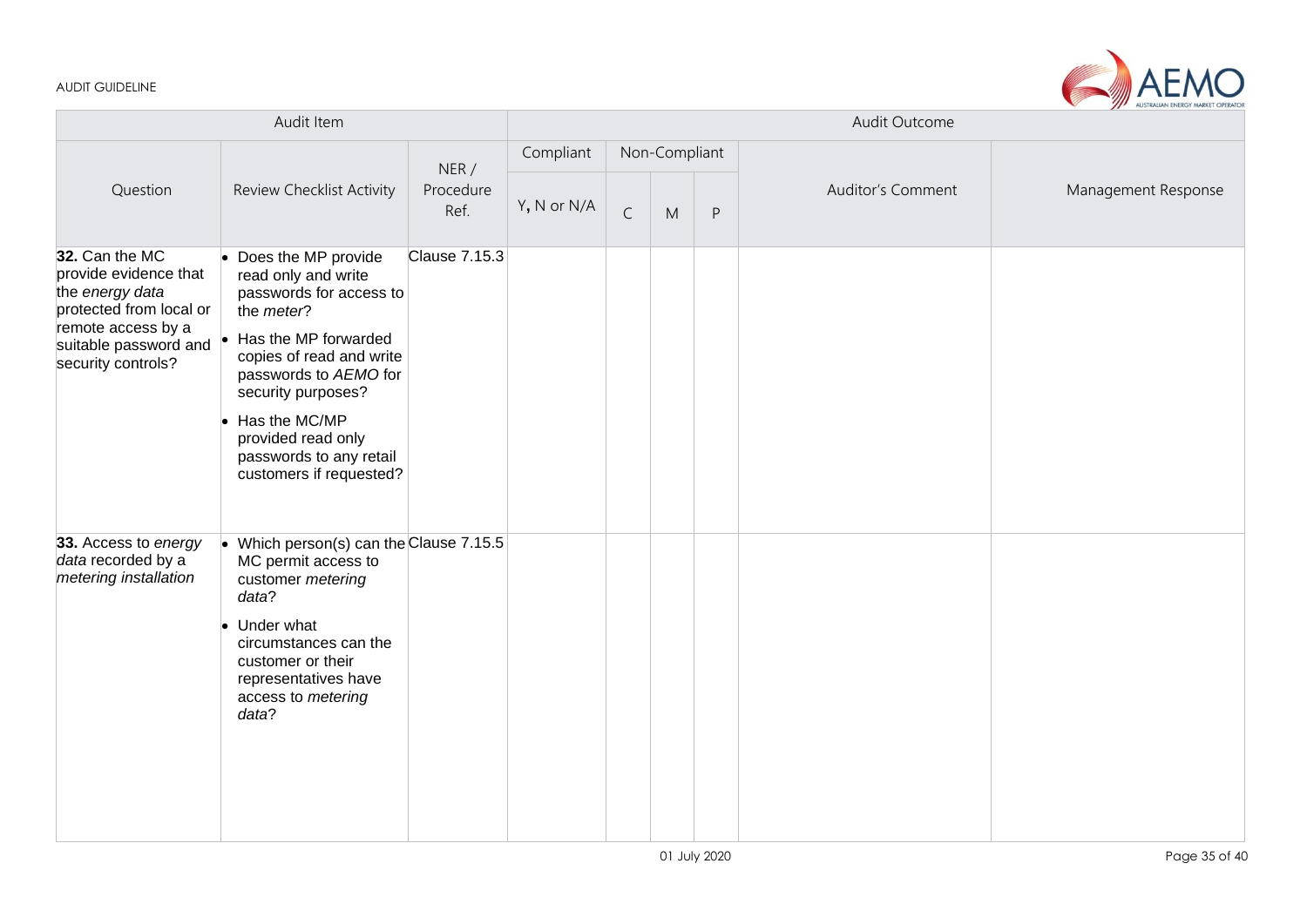

| Audit Item                                                                                                                                                                                                            |                                                                                                                                                                                                                                           |                           | Audit Outcome |              |               |              |                   |                     |  |  |
|-----------------------------------------------------------------------------------------------------------------------------------------------------------------------------------------------------------------------|-------------------------------------------------------------------------------------------------------------------------------------------------------------------------------------------------------------------------------------------|---------------------------|---------------|--------------|---------------|--------------|-------------------|---------------------|--|--|
|                                                                                                                                                                                                                       |                                                                                                                                                                                                                                           |                           | Compliant     |              | Non-Compliant |              |                   |                     |  |  |
| Question                                                                                                                                                                                                              | Review Checklist Activity                                                                                                                                                                                                                 | NER/<br>Procedure<br>Ref. | Y, N or N/A   | $\mathsf{C}$ | M             | $\mathsf{P}$ | Auditor's Comment | Management Response |  |  |
| 34. Access to small<br>customer metering<br>installations (whole<br>current)                                                                                                                                          | Which parties may only<br>authorise remote<br>reconnection or<br>disconnection of a small<br>customer from the<br>electricity supply?<br>Under what conditions<br>can the MC arrange a<br>planned interruption to a<br>customer's supply? | Clause<br>7.3.2(i)        |               |              |               |              |                   |                     |  |  |
|                                                                                                                                                                                                                       | Local Network Service Provider (LNSP) Services                                                                                                                                                                                            |                           |               |              |               |              |                   |                     |  |  |
| 35. Can the MC<br>provide evidence that<br>the LNSP has local<br>access to the metering<br>installation or<br>connection point for the<br>purposes of<br>reconnecting or<br>disconnecting of the<br>connection point? | Review processes and<br>procedures to confirm<br>how does the MC<br>ensure the LNSP has<br>local access                                                                                                                                   | Clause<br>7.3.2(g)        |               |              |               |              |                   |                     |  |  |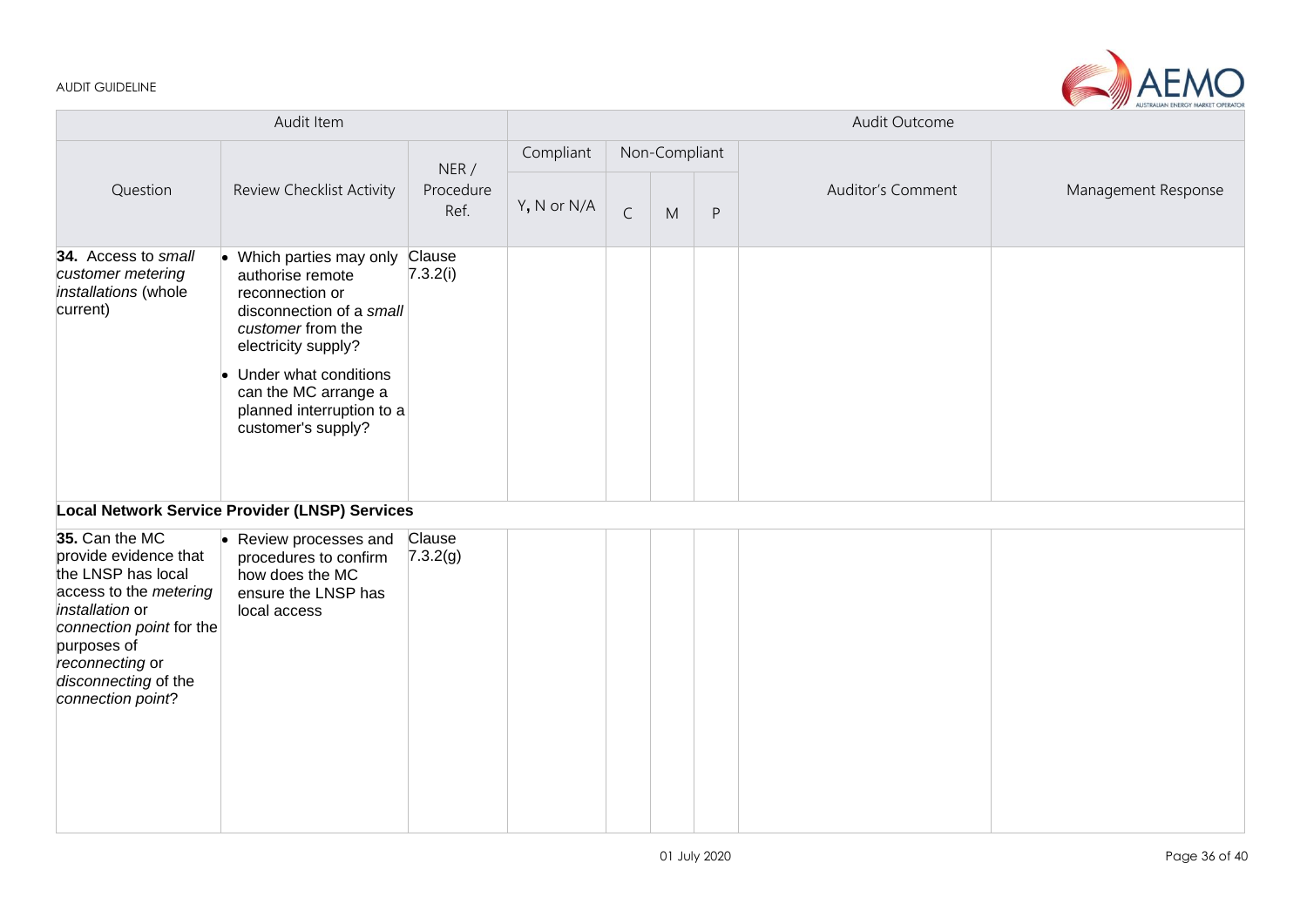

| Audit Item                                                                                                                                                        |                                                                                                                       |                                                              | Manufacture Presence Hanner Or Pin<br>Audit Outcome |             |               |         |                   |                     |  |
|-------------------------------------------------------------------------------------------------------------------------------------------------------------------|-----------------------------------------------------------------------------------------------------------------------|--------------------------------------------------------------|-----------------------------------------------------|-------------|---------------|---------|-------------------|---------------------|--|
|                                                                                                                                                                   |                                                                                                                       | NER /                                                        | Compliant                                           |             | Non-Compliant |         |                   |                     |  |
| Question                                                                                                                                                          | Review Checklist Activity                                                                                             | Procedure<br>Ref.                                            | Y, N or N/A                                         | $\mathsf C$ | ${\sf M}$     | $\sf P$ | Auditor's Comment | Management Response |  |
| 36. How does the MC<br>provide assistance to<br>the LNSP to<br>accommodate the<br>installation of a <i>network</i><br>device within the<br>metering installation? | Review if LNSP has<br>$\bullet$<br>requested to install<br>network devices and if<br>so how the MC dealt<br>with this | Clause<br>7.8.6(d)<br>Metrology<br>Procedure<br>Part A, 11.2 |                                                     |             |               |         |                   |                     |  |
| <b>Other Observations</b>                                                                                                                                         |                                                                                                                       |                                                              |                                                     |             |               |         |                   |                     |  |
| 37. Were there any<br>other observations that<br>the auditor wishes to<br>report on?                                                                              |                                                                                                                       |                                                              |                                                     |             |               |         |                   |                     |  |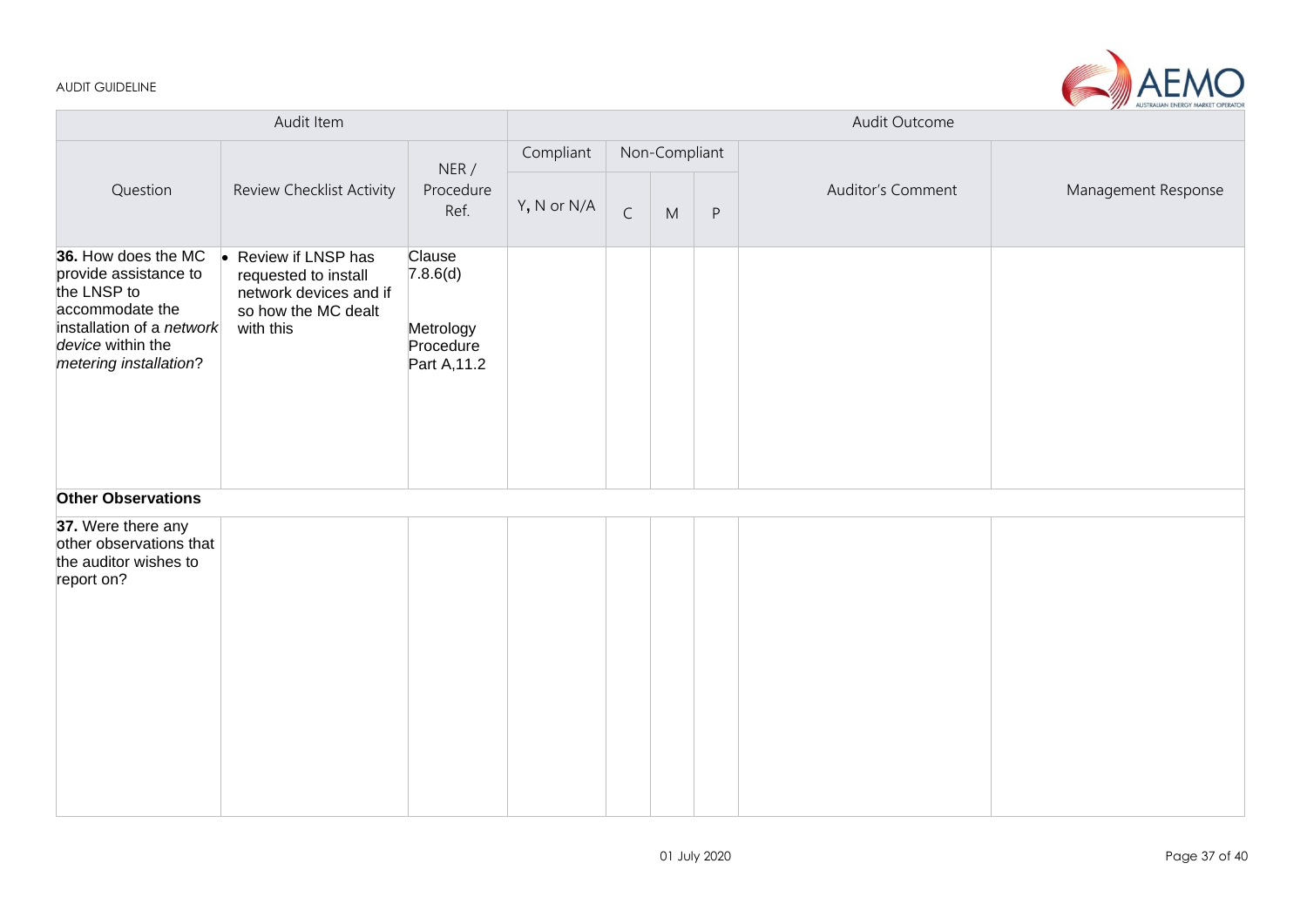

# **A.7 MC Audit - Exit Meeting (Register of Attendance / Final Comments)**

<span id="page-37-0"></span>

| <b>Date</b> |                 |       |              |           |
|-------------|-----------------|-------|--------------|-----------|
| <b>Name</b> | <b>Position</b> | Email | <b>Phone</b> | Signature |
|             |                 |       |              |           |
|             |                 |       |              |           |
|             |                 |       |              |           |
|             |                 |       |              |           |
|             |                 |       |              |           |
|             |                 |       |              |           |
|             |                 |       |              |           |
|             |                 |       |              |           |
|             |                 |       |              |           |
|             |                 |       |              |           |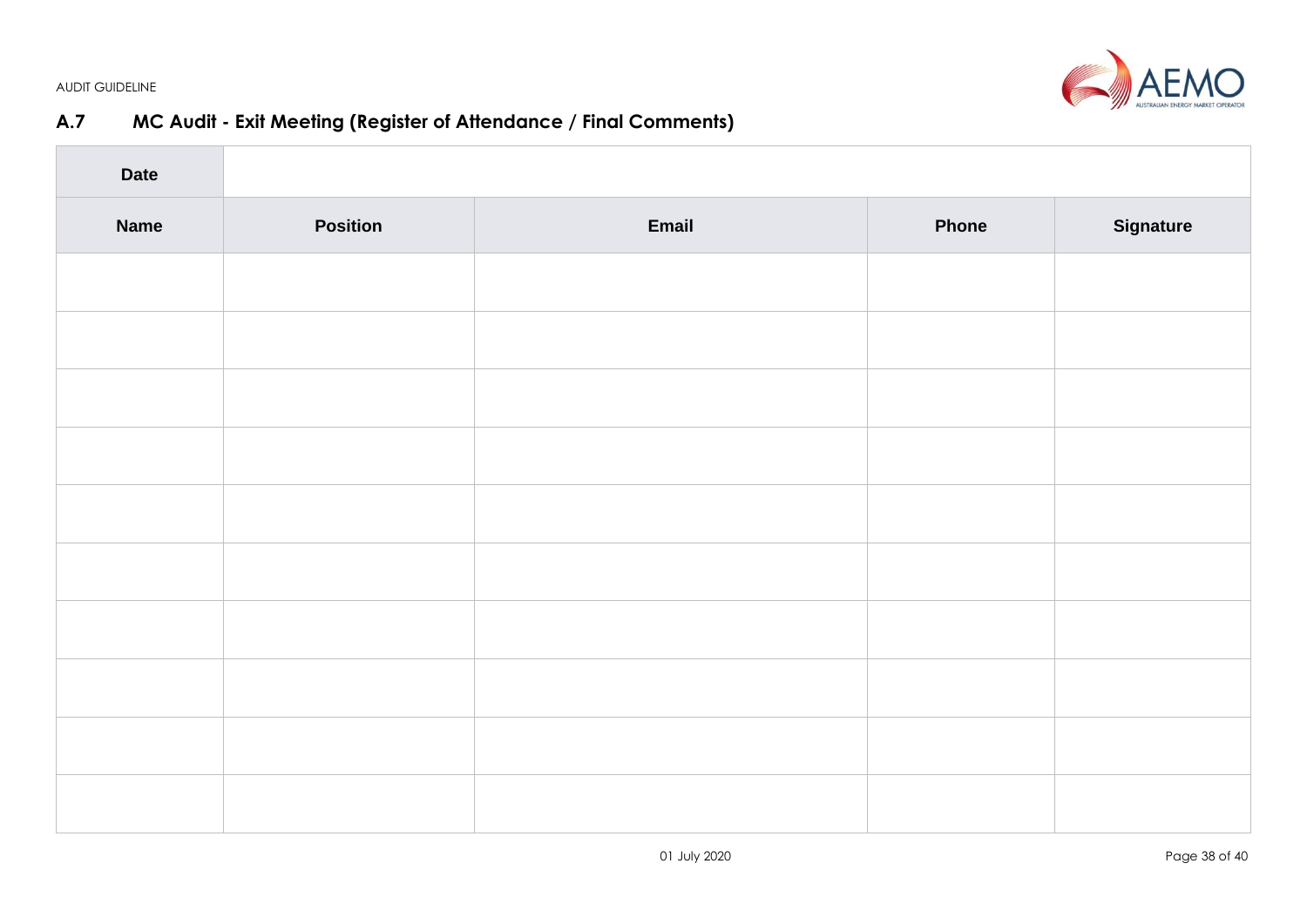

**Auditor's - Final Comments**

**MC's Management - Final Comments**